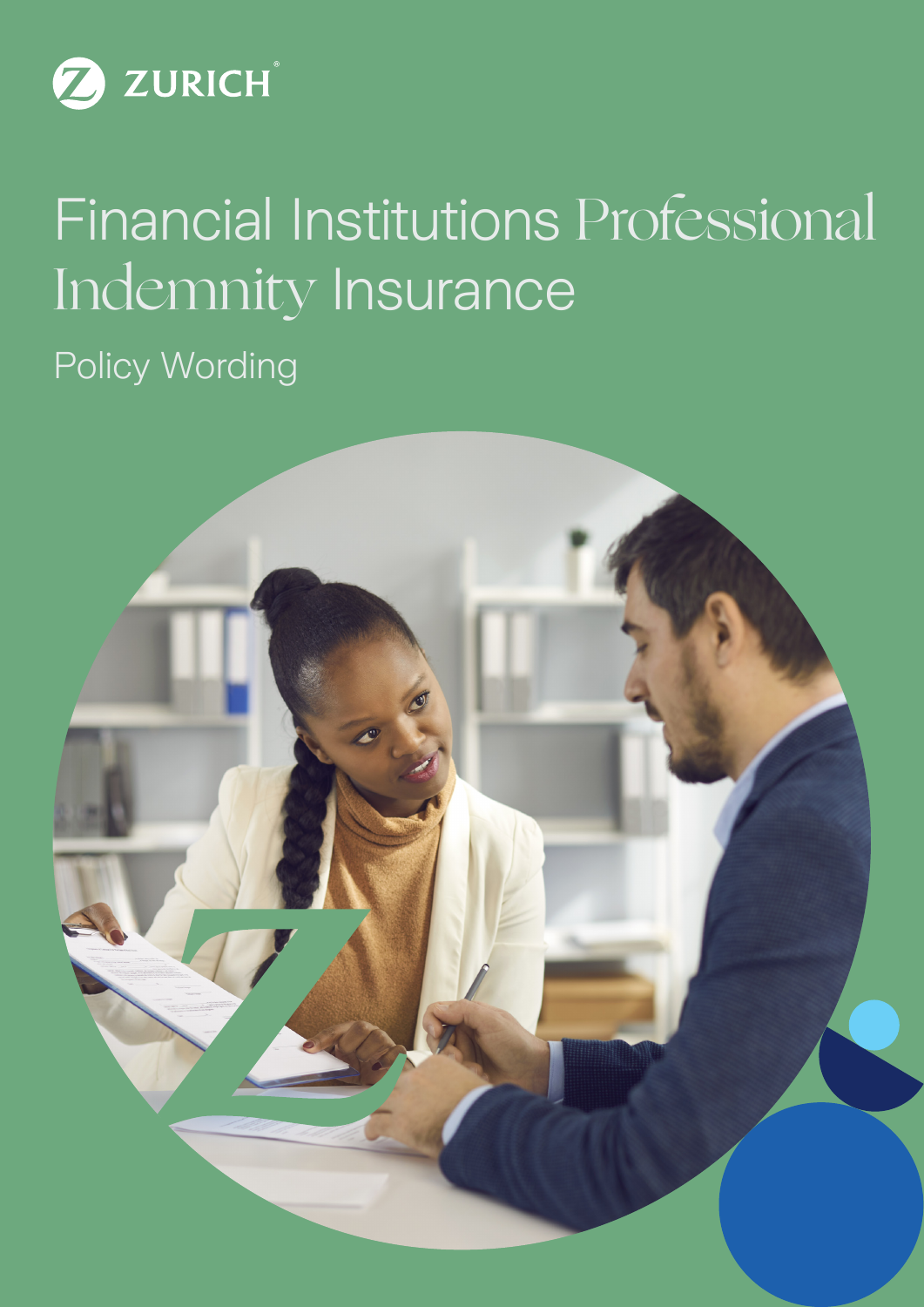# Contents

# **Welcome to Zurich**

# Financial Institutions Professional Indemnity Insurance - Policy Wording

|  | - 24 |
|--|------|
|  |      |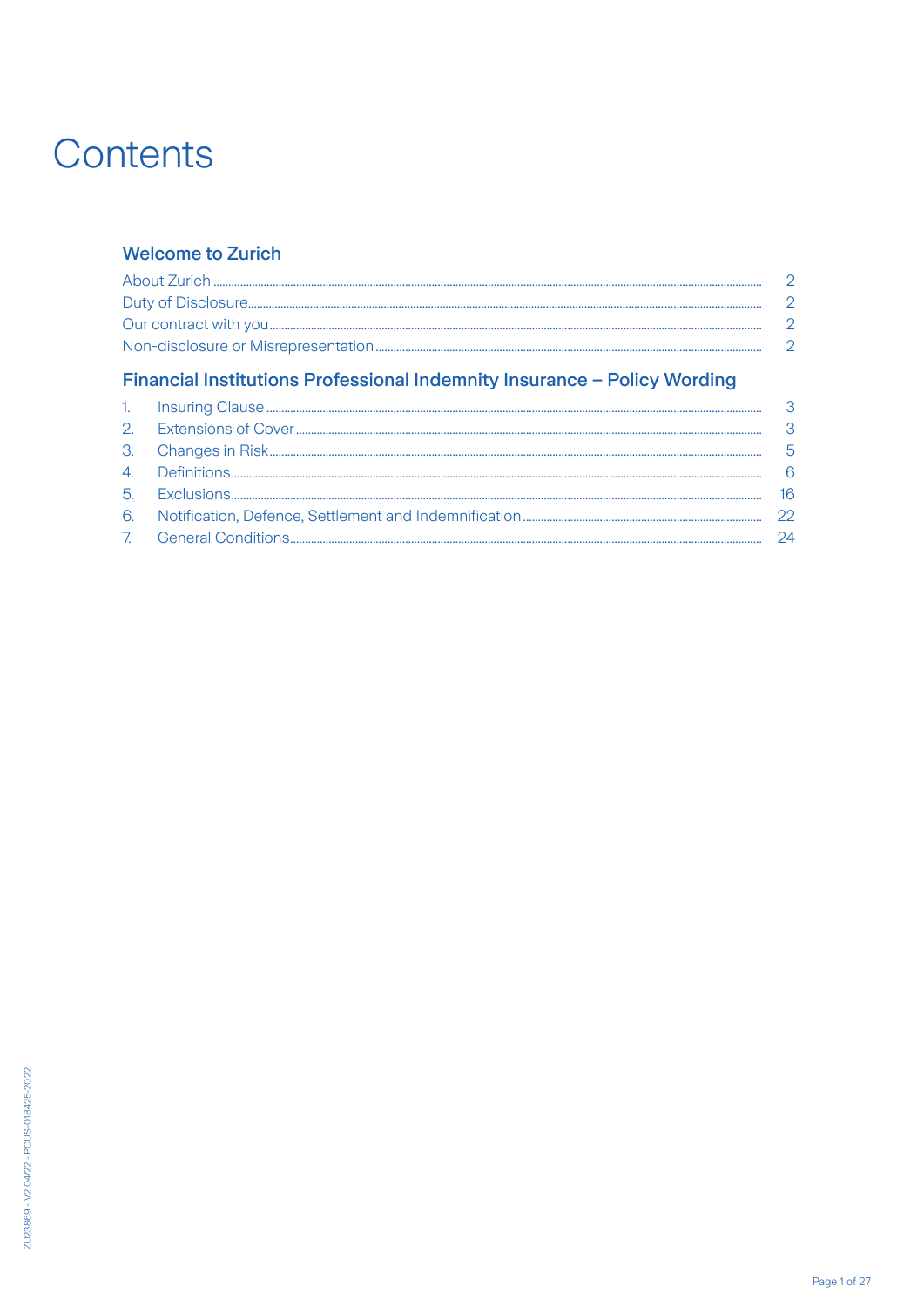# Welcome to Zurich

# About Zurich

The insurer of this product is Zurich Australian Insurance Limited (ACN 000 296 640, an overseas registered company incorporated in Australia) (ZAIL), trading as Zurich New Zealand. In this policy wording, ZAIL may also be expressed as 'Zurich', 'we', 'us' or 'our'.

ZAIL is part of the Zurich Insurance Group, a leading multi-line insurer that serves its customers in global and local markets. Zurich provides a wide range of general insurance and life insurance products and services in more than 210 countries and territories. Zurich's customers include individuals, small businesses, mid-sized and large companies, including multinational corporations..

# Duty of Disclosure

Before you enter into a contract of general insurance with us, you have a duty to disclose to us every matter you know, or could reasonably be expected to know, that a prudent insurer would want to take into account in deciding whether to insure you and, if so, on what terms. This applies to all persons to be covered under this contract of insurance.

You have the same duty to disclose those matters to us before you renew, extend, vary or reinstate a contract of general insurance. Your duty however, does not require disclosure of a matter:

- that diminishes the risk to be insured:
- that is of common knowledge;
- that we know or in the ordinary course of our business we ought to know; or
- that we indicate to you that we do not want to know.

# Non-disclosure or Misrepresentation

If you make a material misrepresentation to us, or if you do not comply with your duty of disclosure, we may treat your policy as if it never existed.

# Our contract with you

This Policy is a contract of insurance between the *policyholder* and Zurich and contains all the details of the cover that we provide.

The Policy is made up of:

- the Policy Wording. It tells you what is covered, sets out the claims procedure, exclusions and other terms and conditions of cover;
- the *proposal* which is the information provided to us when applying for insurance cover;
- the most current Policy Schedule issued by us. The *schedule* is a separate document unique to you, which shows the insurance details relevant to you. It includes any changes, exclusions, terms and conditions made to suit your individual circumstances and may amend the policy; and
- any other written change otherwise advised by us in writing (such as an endorsement). These written changes vary or modify the above documents.

Please note, only those covers shown in the Policy Schedule are insured.

This document is used for any offer of renewal we may make, unless we tell you otherwise. Please keep your policy in a safe place. We reserve the right to change the terms of this product where permitted to do so by law.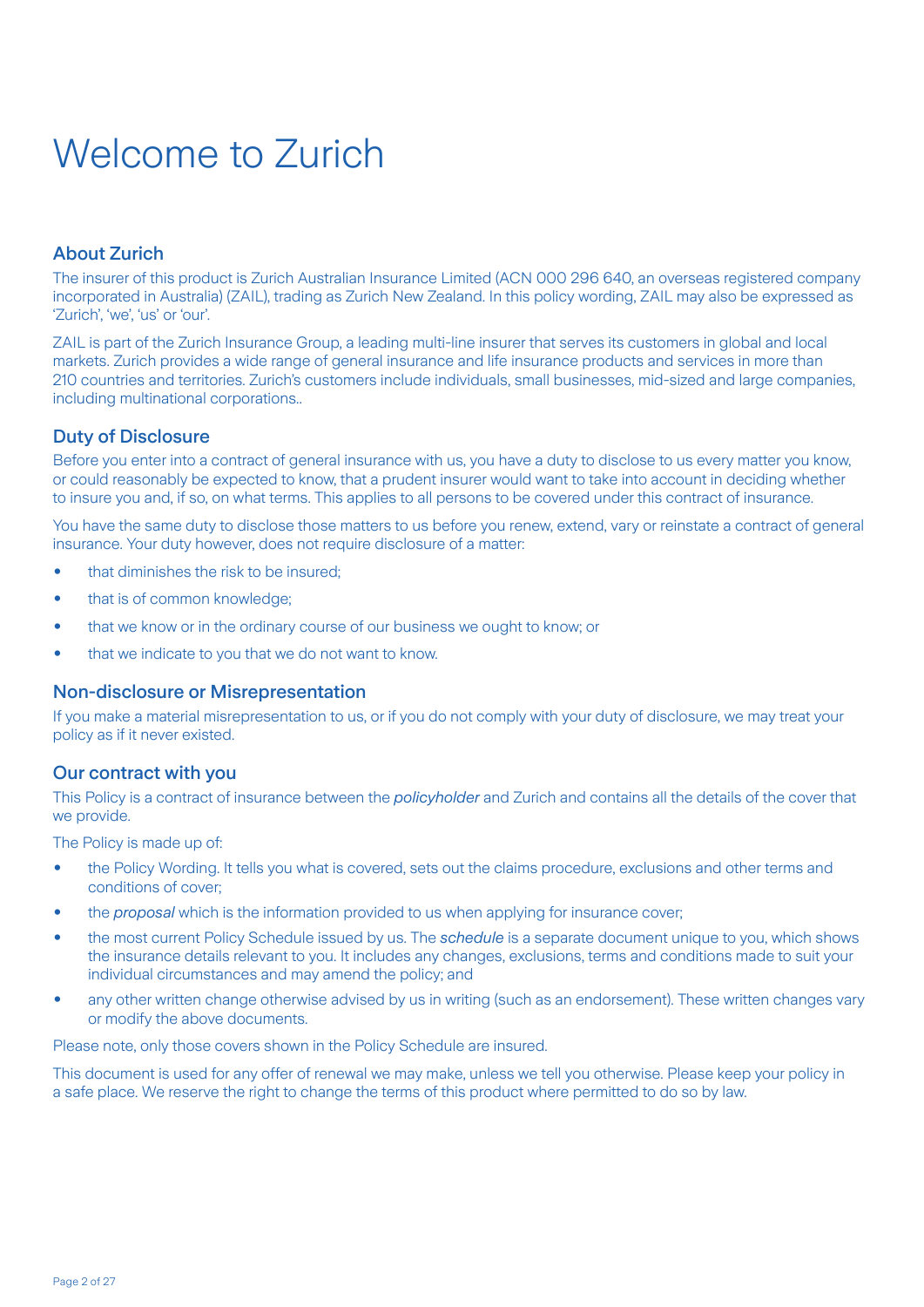# Financial Institutions Professional Indemnity Insurance Policy Wording

In consideration of the payment of the premium, and in reliance upon the statements made in the *proposal*, and subject to the terms and conditions of this Policy (including any endorsement hereto), coverage under this Policy is afforded solely for *financial loss* resulting directly from *claims* first made against the *insured*, or *professional investigations*, *loss mitigation* or other Extensions of Cover first occurring during the *period of insurance* or the *extended reporting period* (if applicable) and notified to the Insurer as required by Section 6.1 of this Policy.

# 1. Insurance Clause

We shall indemnify the *insured* for *financial loss* resulting directly from a *claim* made against the *insured* during the *period of insurance* or the *extended reporting period*, if applicable, for a *wrongful professional act*, occurring on or after the *retroactive date*, in the rendering of or failure to render *professional financial services.*

# 2. Extensions of Cover

Subject to all the terms, conditions, exclusions and limitations of this Policy, cover is extended as follows:

#### 2.1 Investigations

 We shall indemnify the *insured* for all *professional investigation costs* resulting directly from a *professional investigation* arising from the rendering of or failure to render *professional financial services*.

 The cover provided under this Extension shall be subject to both the applicable *retention* and the *sub-limit of liability* specified in the *schedule*.

# 2.2 Employee Dishonesty

 We shall indemnify the *company* for any *financial loss* resulting from a *claim* for *employee dishonesty* first made during the *period of insurance* or the *extended reporting period*, if applicable, and arising from the rendering of or failure to render *professional financial services*.

 The cover provided under this Extension shall be subject to both the applicable *retention* and the *sub-limit of liability* specified in the *schedule*.

#### 2.3 Loss Mitigation

 We will pay to or on behalf of the *company* any *mitigation costs* incurred during the *period of insurance* provided that:

- 2.3.1 notification of the relevant *wrongful professional act* or *employee dishonesty* is made to and accepted by us in accordance with Section 6.1.2 of this Policy:
- 2.3.2 if such *wrongful professional act* or *employee dishonesty* notified in clause 2.3.1 above were to give rise to a *claim*, such *claim* would be covered under this Policy;
- 2.3.3 as a condition precedent to the payment of *mitigation costs* and before incurring any *mitigation costs*, the *insured* demonstrates to us the reasonableness and necessity of the proposed actions and costs to mitigate or avoid a covered *claim*, and the Insurer provides its express prior written consent for such *mitigation costs*, except as provided for in Extension 2.6 'Emergency Costs'; and
- 2.3.4 as a condition precedent to the payment of *mitigation costs*, we shall be entitled to associate fully with the *insured* in relation to the proposed actions before they are undertaken and shall be kept fully updated on the *potential claim*.

The burden of proving that the *potential claim* would be covered under this Policy shall rest with the *insured*.

 The cover provided under this Extension shall be subject to the applicable *retention* and the *sub-limit of liability* specified in the *schedule*.

 Cover under this Extension shall not extend to any fact or circumstance based upon, arising from or in consequence of any *wrongful professional act* or *employee dishonesty* or the same or related *wrongful professional act* or *employee dishonesty* where all or any part of such acts or conduct occurred prior to the inception date of this Policy, or any fact or circumstance which any *insured* had knowledge as of the inception date of this Policy.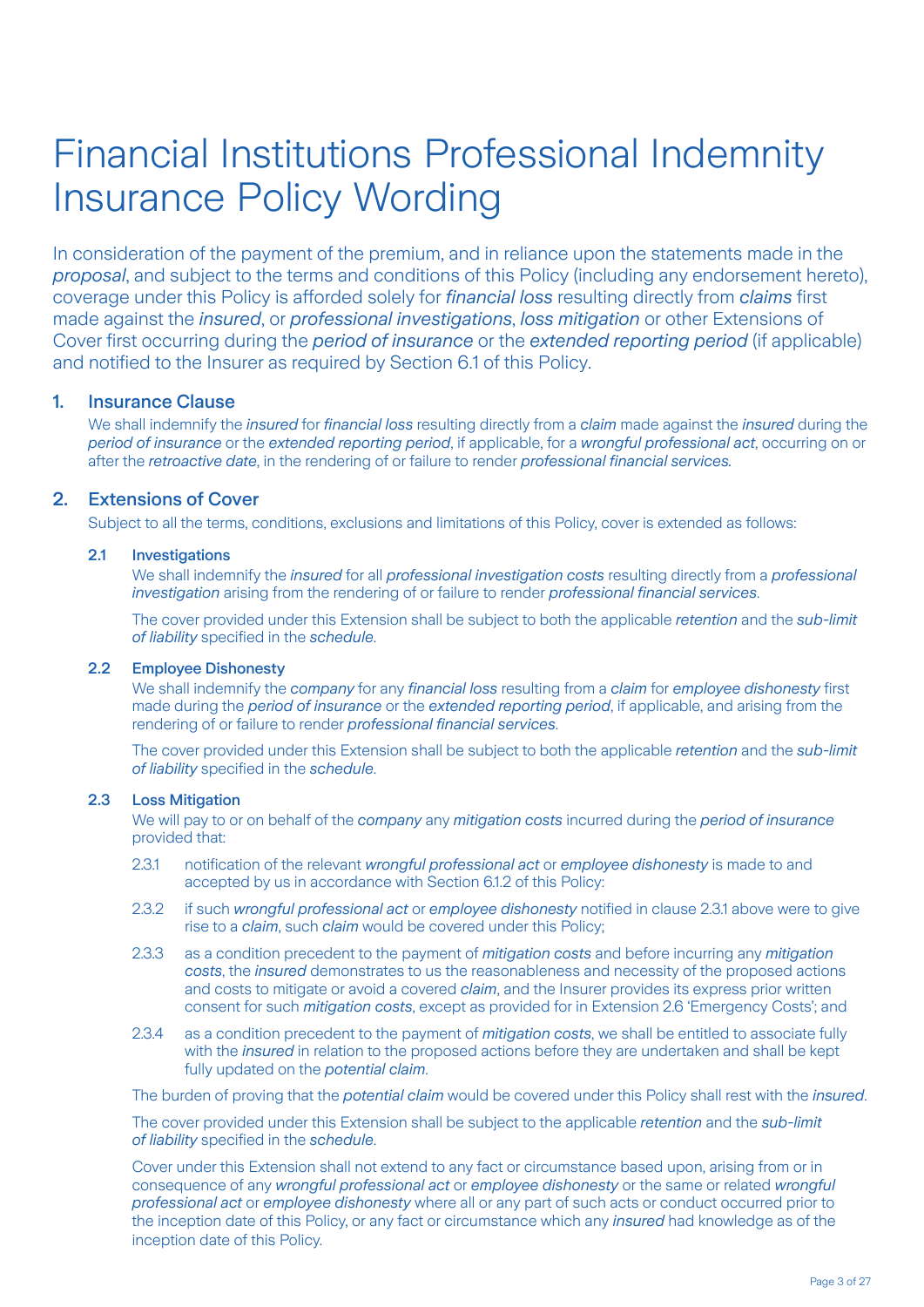#### 2.4 Loss of Documents and Data

 We shall indemnify the *insured* for the reasonable and necessary fees, costs and expenses incurred, with our prior consent, in connection with replacing or restoring *documents* belonging to a third party for which the *insured* is legally liable for their custody and safekeeping and which during the *period of insurance* have been destroyed, damaged, lost, distorted, or erased provided that such loss or damage is sustained while the *documents* are in the custody of an *insured* or of any person to whom an *insured* has entrusted them in the course of rendering *professional financial services*.

We shall not be liable under this Extension for any costs and expenses directly or indirectly arising out of or in connection with a *cyber event*, operational wear and tear, gradual deterioration, moth or vermin.

The burden of proof that the *documents* have been the subject of a diligent search shall remain with the *insured*.

 The cover provided under this Extension shall be subject to both the applicable *retention* and the *sub-limit of liability* specified in the *schedule*.

#### 2.5 Defamation

 We shall indemnify the *insured* for *financial loss* resulting from a *claim* first made against the *insured* during the *period of insurance* or the *extended reporting period*, if applicable, based upon libel, slander, offence or injurious falsehood committed unintentionally by an *insured* on or after the *retroactive date* and prior to the end of the *period of insurance* within the provision of *professional financial services*.

 The cover provided under this Extension shall be subject to both the applicable *retention* and the *sub-limit of liability* specified in the *schedule*.

#### 2.6 Emergency Costs

We shall indemnify the *emergency costs* incurred by an *insured*.

 The cover provided under this Extension shall be subject to the applicable *retention* (whenever applicable) and the *sub-limit of liability* as specified in the *schedule*.

#### 2.7 Heirs, Estates, Legal Representatives and Domestic Partners

 The heirs, estates, legal representatives, assigns, spouses and natural person qualifying as a domestic partner of an *employee* under the provisions of any applicable law or under the provisions of any formal program established by the *insured*, shall be considered an *employee* under this Extension, but only for a *claim* solely arising out of their status as such and resulting from a *wrongful professional act* of an *employee*, and in the case of a spouse or domestic partner, where such *claim* seeks damages from marital community property, jointly held property or property transferred from the *employee* to the spouse or domestic partner.

No coverage is provided for any wrongful act or omission of an estate, heir, legal representative, assign, spouse or domestic partner. All terms and conditions of this Policy applicable to *financial loss* incurred by *employee* shall also apply to loss incurred by such estates, heirs, legal representatives, assigns, spouses and domestic partner.

#### 2.8 Vicarious Liability

 We shall indemnify the *insured* for *financial loss* resulting from any *claim* made against the *insured* during the *period of insurance* or the *extended reporting period*, if applicable, but based upon a *wrongful professional act* of an *outside service provider* involved in the provision of or failure to provide *professional financial services* of or on behalf of the *insured* and for whom the *insured* is held vicariously liable.

 The cover provided under this Extension shall be subject to both the applicable *retention* and the *sub-limit of liability* specified in the *schedule*.

#### 2.9 Civil and Administrative Fines and Penalties

 We will pay *civil fines and penalties* imposed on an *employee* that arise from a covered *claim* or *professional investigation,* but only to the extent that such *civil fines and penalties* are insurable under both the law applicable to this Policy and the jurisdiction in which such *civil fines and penalties* are imposed.

 The cover provided under this Extension shall be subject to the applicable *sub-limit of liability* specified in the *schedule*.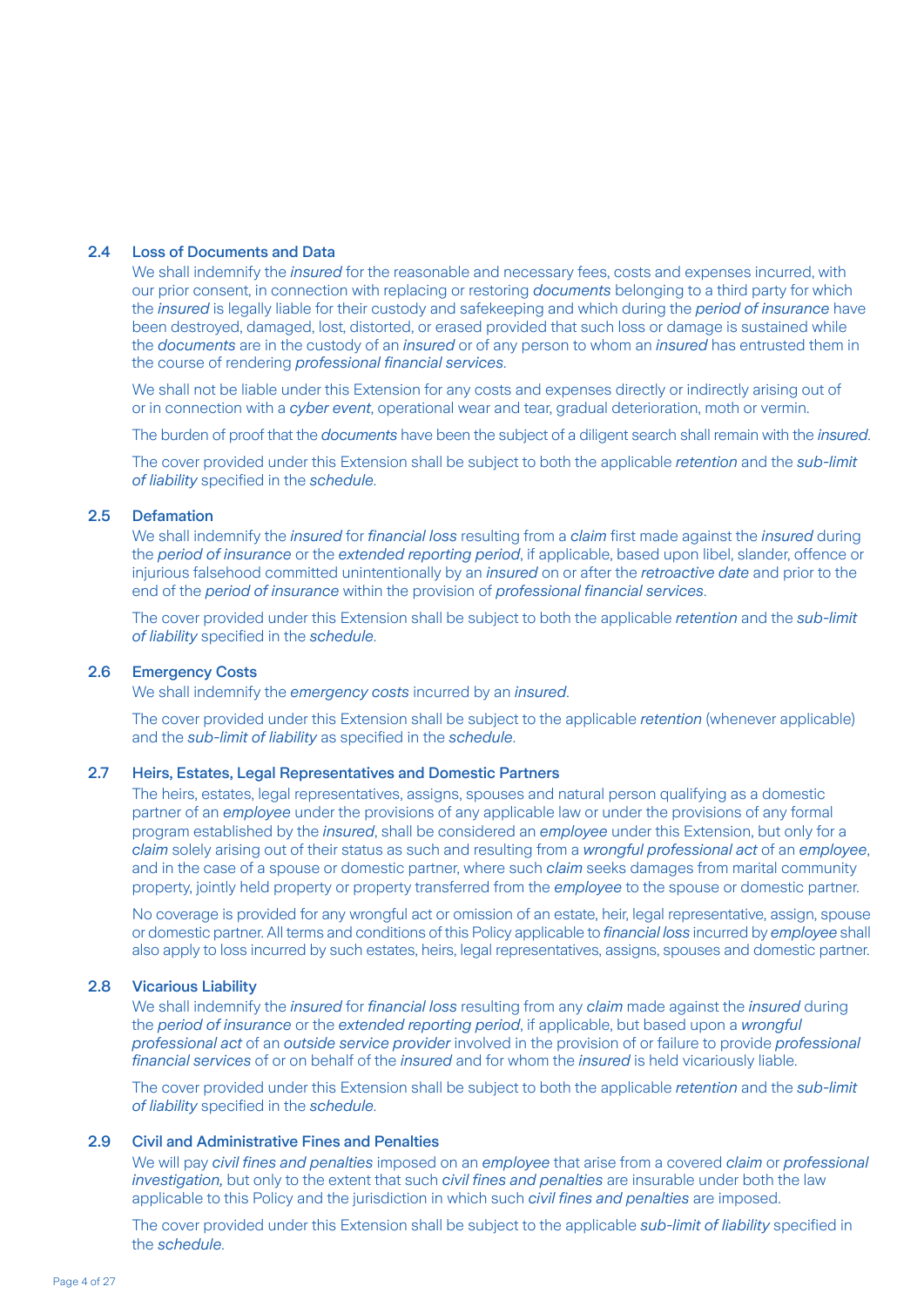#### 2.10 Extended Reporting Period

2.10.1 Cancellation or Non-Renewal

 In the event this Policy is cancelled for any reason other than non-payment of premium, or this Policy is not renewed by either the Insurer or the *policyholder*, the *policyholder* shall be entitled to an *extended reporting period* as follows:

- (a) automatically for thirty (30) days at no additional premium; or
- (b) for the period specified in the *schedule*, subject to the *policyholder* making a written request for such *extended reporting period* no later than thirty (30) days after the expiry of the *period of insurance* and duly paying the applicable required additional premium.

 If our offer of renewal cover are on terms which differ from the ones contained in the expiring Policy, including but not limited to the *limit of liability* and *retention*, this does not constitute non-renewal.

2.10.2 Change in Control

 In the event of a *change in control*, the *policyholder* does not have the right to automatically elect an *extended reporting period* as set out under 2.10.1 above but shall be entitled to request an offer from us for an *extended reporting period*, subject to the *policyholder* making a request for such *extended reporting period* no later than thirty (30) days after the *change in control*, unless a period extension is otherwise granted through a different provision of this Policy, and duly paying the applicable additional premium.

This Extension of cover shall not apply to *mitigation costs.*

 An *extended reporting period* shall terminate immediately upon its expiry or the effective date of either of the following events (whichever occurs first):

- (i) the renewal of this Policy by us; or
- (ii) the replacement of this Policy by any other insurance policy, issued by us or any other insurance company, covering wholly or substantially or partially the same risk.

 The additional premium for any *extended reporting period* shall be deemed fully earned at the inception of the *extended reporting period.*

# 3. Changes in Risk

#### 3.1 Changes in Subsidiary

 If an entity ceases to be a *subsidiary* during the *period of insurance*, cover for any *claim* made against the *insured* for *wrongful professional acts* as is provided under this Policy with respect to such *subsidiary* and its *employees* shall continue until termination of this Policy, provided always that:

- 3.1.1 such *claim* results from *wrongful professional acts* committed or events taking place in their entirety prior to the date of such cessation or liquidation; and
- 3.1.2 such *claim* is first made during the *period of insurance*; and
- 3.1.3 only the *insured*, not the relevant *subsidiary*, remains legally or contractually liable for such *claim*.

#### 3.2 New Subsidiaries

 Cover under this Policy is automatically extended to any *subsidiary* which the *policyholder*, either directly or indirectly through one or more of its *subsidiaries*, first acquires or creates after the effective date of this Policy unless such *subsidiary*:

- 3.2.1 has annual revenues for the last complete accounting period prior to the acquisition which are greater than fifteen (15) percent of the consolidated total annual revenue that the *policyholder* declared at the inception of this *period of insurance* or reported in the latest audited annual report,
- 3.2.2 is incorporated, domiciled or providing *professional financial services* in the United States of America or Canada or any of their territories; or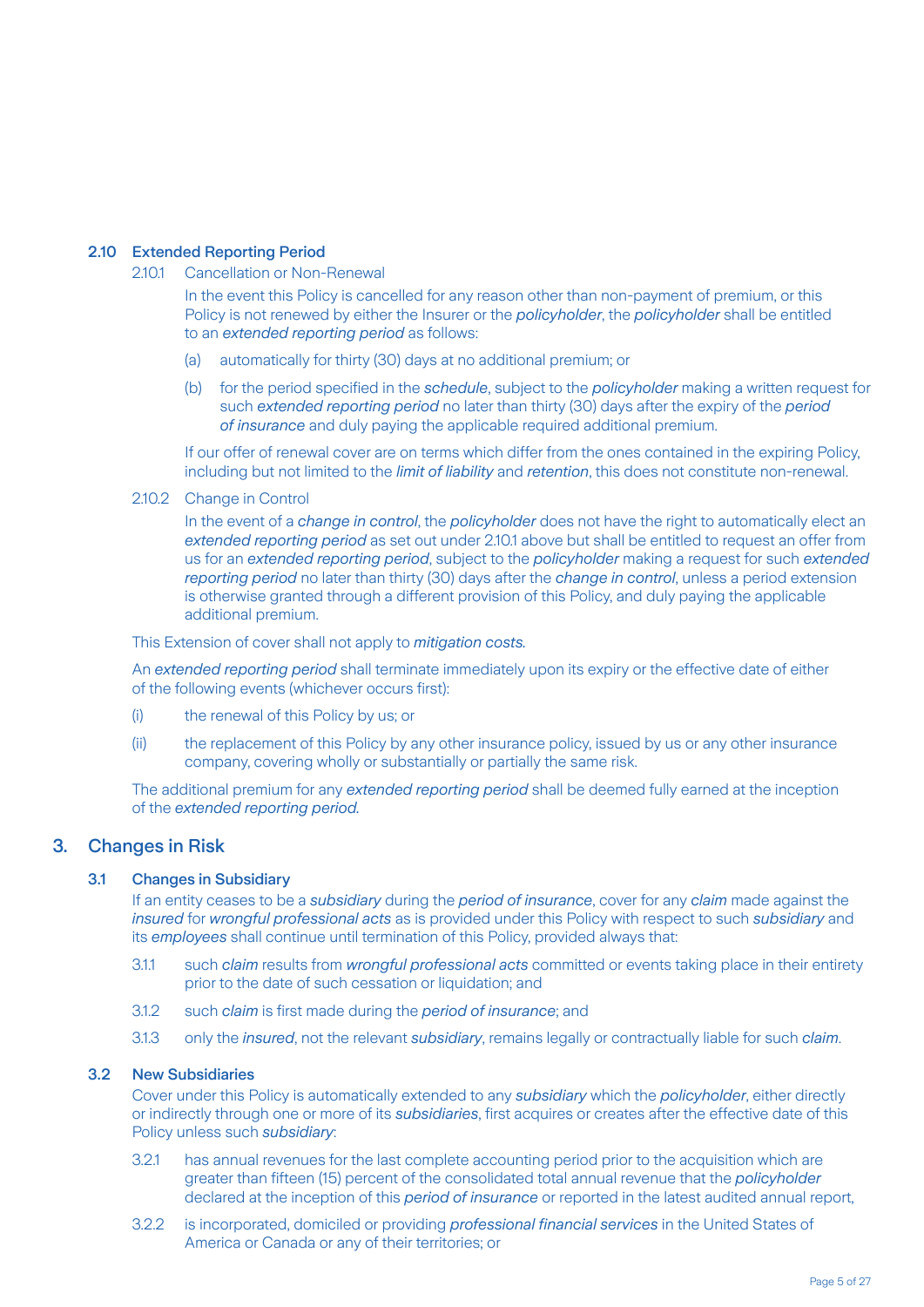- 3.2.3 perform professional services that significantly differ from the *professional financial services* which the *policyholder*, either directly or indirectly through one or more of its *subsidiaries*, provided prior to such acquisition or creation;
- 3.2.4 had during the last five (5) years any loss or claim that that may have been covered under this Policy for an amount exceeding fifty per cent (50%) of the applicable *retention* under this Policy.

 If a newly acquired or created *subsidiary* falls into clause 3.2.1 to 3.2.4 above, such entity will be covered under this Policy, but only for a period of thirty (30) days from the date the *policyholder* either directly or indirectly through one or more of its *subsidiaries* first acquired or created such *subsidiary*, or until the end of the *period of insurance*, whichever occurs first, provided the *policyholder* pays any additional premium required by us in connection with such new *subsidiary*.

We may extend coverage beyond the thirty (30) day period if during the thirty (30) day period, the *policyholder*:

- (a) requests an extension of this Policy for such *subsidiary* to us; and
- (b) gives us sufficient details to permit us to assess and evaluate the potential increase in exposure; and
- (c) agrees to any additional premium and amendments to the Policy required by us.

 Unless otherwise agreed and attached as an endorsement to this Policy, cover under this Policy for such *subsidiary* first acquired or created after the inception of this Policy shall only apply for *wrongful professional acts* or other acts, facts or event covered under this Policy, committed or occurring or taking place after such entity is first acquired or created and whilst remaining a *subsidiary* of the *policyholder*.

#### 3.3 Change in Control

 The cover provided by this Policy shall only apply in respect of *wrongful professional acts* or other events covered by this Policy committed or occurring prior to the effective date of a *change in control*.

 As a condition precedent to coverage under this Policy, the *policyholder* shall give notice to us of such *change in control* as soon as reasonably practicable, however no later than thirty (30) days after the *change in control*.

 Notwithstanding the effect on cover caused by such *change in control* there shall be no entitlement to cancellation of this Policy by any party (other than for non-payment of premium) and the entire premium for this Policy shall be deemed to have been fully earned as of the date of such *change in control*.

#### 4. Definitions

When used in this Policy, its *schedule* and its Endorsements, the following definitions shall apply:

#### 4.1 Bodily injury

 *bodily injury* means illness, injury, sickness, *mental anguish*, emotional distress, disease or death of any person.

#### 4.2 Breach costs

 *breach costs* mean all fees, costs, charges, and expenses incurred by the *company* (whether voluntarily or otherwise) for the purposes of retaining any one or more of an accountant, attorney, lawyer, forensics firm, payment card industry forensics investigator, public relations consultant, and other third party to:

- 4.2.1 conduct computer forensic analysis to investigate the *company's computer system*;
- 4.2.2 determine indemnification obligations under any written contract with respect to a *wrongful professional act* by an *outside service provider*;
- 4.2.3 determine if the *insured* is obligated to notify potentially affected individuals or applicable regulatory agencies;
- 4.2.4 effect compliance with any (i) *GDPR proceeding*, or (ii) *privacy regulation*;
- 4.2.5 notify potentially affected individuals or applicable regulatory agencies and establish new account numbers for the *company's* potentially affected individuals;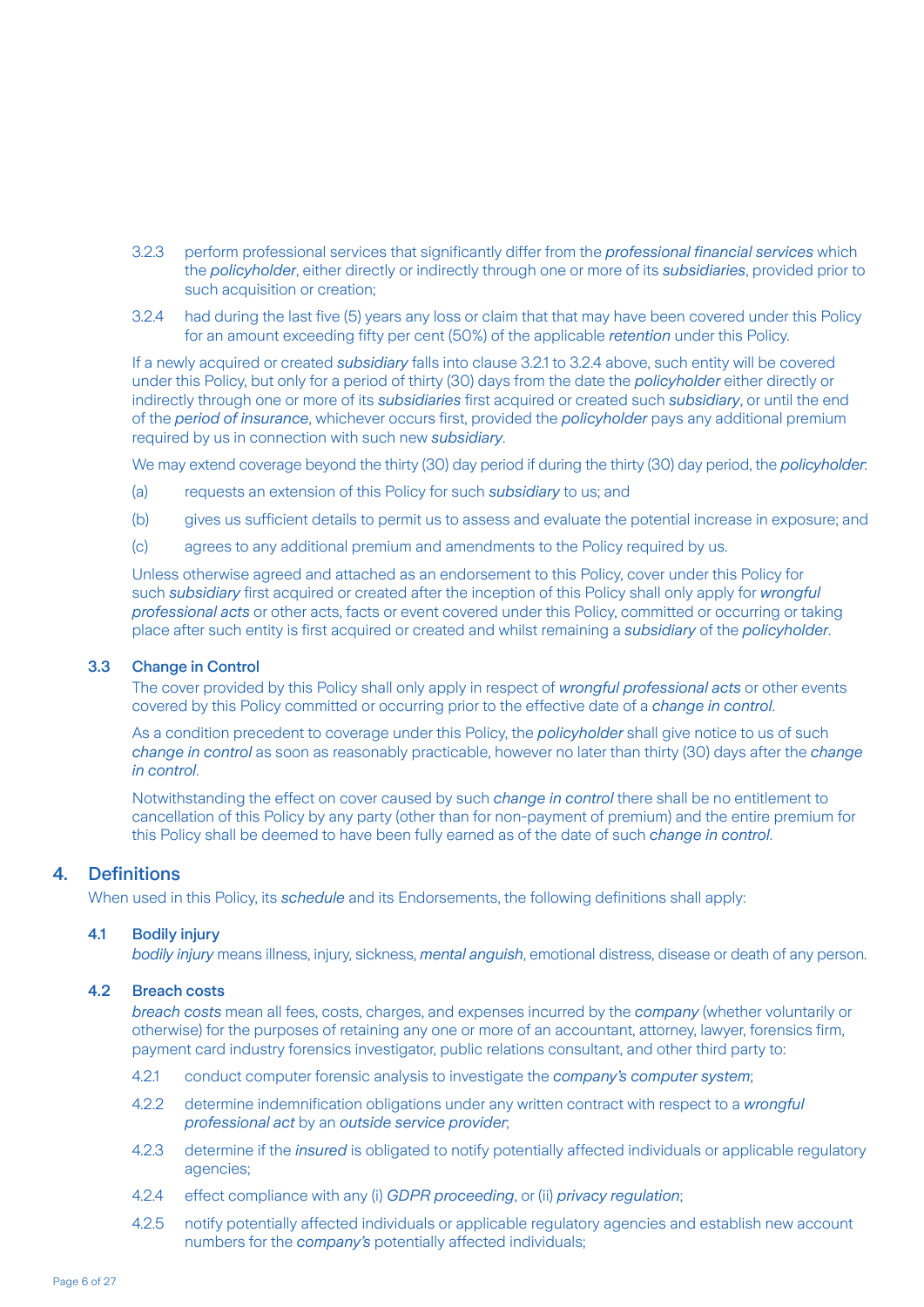- 4.2.6 plan, implement, execute, and manage a public relations campaign to attempt to counter or minimise any actual or anticipated adverse effects of negative publicity, or to attempt to protect or restore the *company's* business reputation in response to negative publicity,
- 4.2.7 provide credit and identification monitoring services, identification restoration services, and identification theft insurance (provided we shall have no obligation to apply for or furnish such insurance) for potentially affected individuals; or
- 4.2.8 provide call centre services to handle inquiries from potentially affected individuals,

in responding to or in connection with any *security event*.

#### 4.3 Change in Control

 *change in control* means:

- 4.3.1 any event wherein any person, entity or group:
	- (i) acquires more than 50% of the *policyholder's* share capital;
	- (ii) acquires the majority of the voting rights in the *policyholder*;
	- (iii) assumes the right to appoint or remove the majority of the board of directors (or equivalent position) of the *policyholder*;
	- (iv) assumes control pursuant to a written agreement with other shareholders over the majority of the voting rights in the *policyholder*;
	- (v) merges with the *policyholder*, such that the *policyholder* is not the surviving entity; or
	- (vi) is appointed as a trustee in bankruptcy, administrator, receiver, liquidator, conservator, rehabilitator (or equivalent official or person in the applicable jurisdiction) for the *policyholder*, or the *policyholder* becomes a debtor-in-possession (or equivalent status in the applicable jurisdiction).
- 4.3.2 the nationalisation of the *policyholder* by the taking of the *company's* assets directly or indirectly, in whole or in substantial part, into state or government ownership; or
- 4.3.3 any government, quasi-government or government agency (including the International Monetary Fund), other regulatory agency, body or funding entity or financial stability fund:
	- (i) assuming the voting control of a shareholders' meeting of the *policyholder*;
	- (ii) dismissing the Board of Directors of the *policyholder*;
	- (iii) appointing a management committee of the *policyholder*; or
	- (iv) taking over the operations of the *policyholder* either in part or in whole, or disposing of such an undertaking, either in part or in whole.

#### 4.4 Civil Fines and Penalties

 *civil fines and penalties* mean civil monetary penalties and fines directly assessed by an *official body* against an *employee* for personal civil liability arising out of the provision or failure to provide *professional financial services*, but only if such fines and penalties are not relating to or resulting from a knowing, wilful or criminal violation of law.

#### 4.5 Claim

 *claim* means:

- 4.5.1 a written demand, commenced by the *insured's* receipt of such demand, for monetary, non-monetary or injunctive relief or other legal remedy, except where such demand is made by an *outside service provider* or an *insured* other than an *employee* acting in the capacity as customer of an *insured*;
- 4.5.2 a civil proceeding, commenced by the service of a complaint or similar pleading; or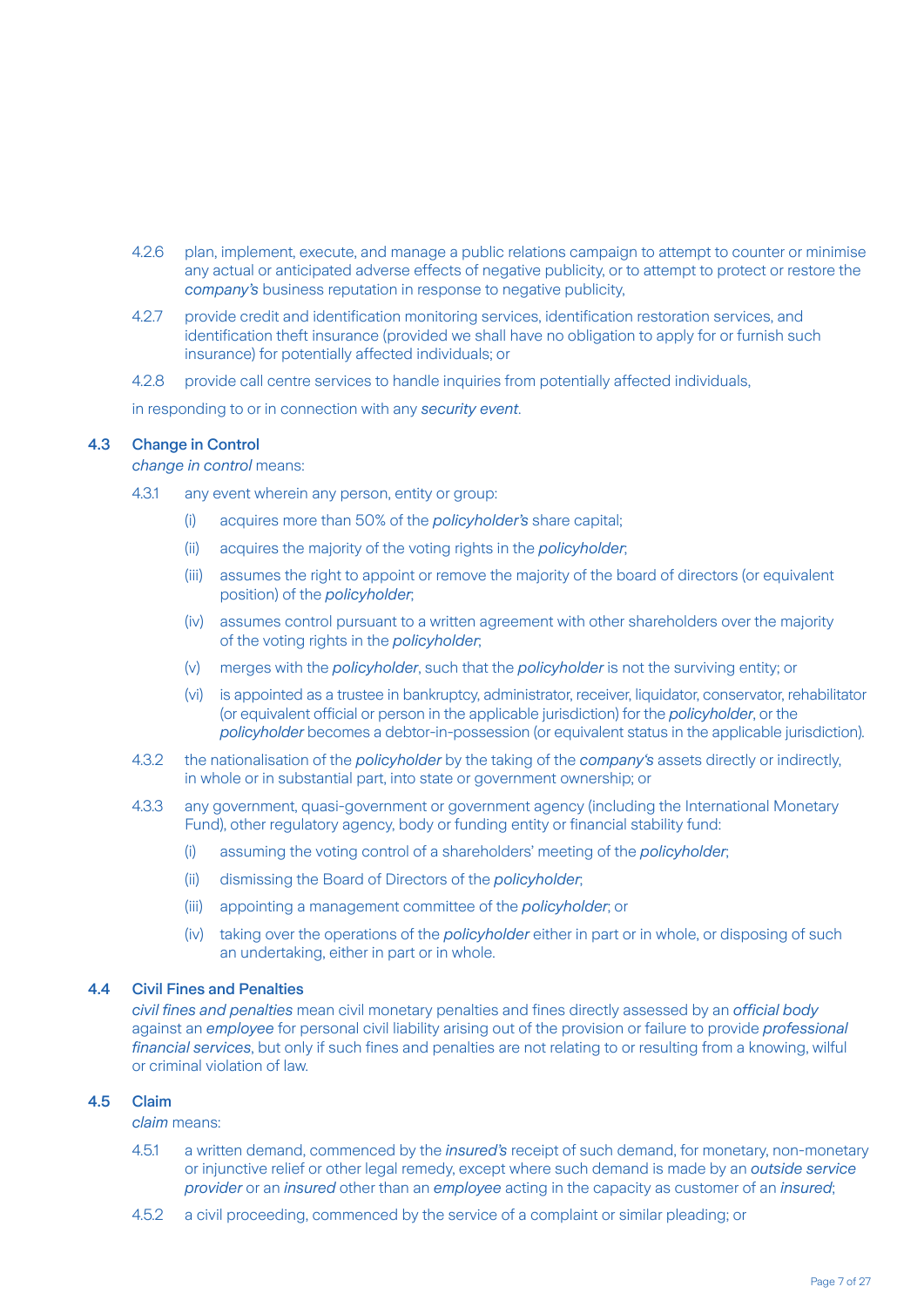- 4.5.3 a regulatory or administrative proceeding, commenced by the filing of a notice of charges or similar document;
- 4.5.4 an arbitration proceeding against any *insured*, or mediation or other dispute resolution process;

 brought by, on behalf of or for the benefit of a third-party client of any *insured* seeking compensation for a specified *wrongful professional act* of an *insured*.

 In respect of Extension 2.2 'Employee Dishonesty', *claim* shall solely mean a civil proceeding commenced by a third-party client of the *insured* or a regulatory or arbitration proceeding commenced on behalf of a third party client of the *insured* for compensatory damages resulting from such *employee dishonesty*.

 For the purposes of Sections 5, 6 and 7 only, *claim* shall also mean *professional investigation*, *potential claim* and the event insured under Extension 2.4 'Loss of Documents and Data'.

#### 4.6 Company

 *company* means:

- 4.6.1 the *policyholder*; and
- 4.6.2 any *subsidiary.*

*Company* does not mean any *investment entity*.

#### 4.7 Company's computer system

 *company's computer system* means a *computer system*:

- 4.7.1 owned, leased or operated by the *company*;
- 4.7.2 which an *outside service provider* operates for and on behalf of the *company*;
- 4.7.3 which is owned by the *company's employees* and operated by them on behalf of the *insured* for the purpose of obtaining remote access to the *company's computer system* or otherwise operated pursuant to the *insured's* 'bring your own device' policy,

to provide *professional financial services*.

#### 4.8 Computer system

 *computer system* means computer hardware and *software* and the *electronic data* stored thereon including associated input and output devices, data storage devices, networking equipment, components, firmware and electronic back up facilities including systems available through the internet, intranets, extranets or virtual private networks.

#### 4.9 Cyber event

 *cyber event* means:

- 4.9.1 a *privacy event*; or
- 4.9.2 a *security event*.

#### 410 Defence costs

 *defence costs* mean reasonable and necessary fees (including but not limited to attorneys' fees and experts' fees), costs, charges and expenses (other than regular or overtime wages, salaries, remuneration, fees or overhead of an *insured*) incurred with our prior consent, after a *claim* is made against the *insured*:

- 4.10.1 by or on behalf of an *insured* in the investigation, defence, discharge, dismissal, adjustment, settlement or appeal of any such *claim*; or
- 4.10.2 by any accredited expert retained through defence lawyers, on behalf of an *insured* to prepare an evaluation, report, assessment, diagnosis or rebuttal of evidence in connection with the defence of a *claim*; or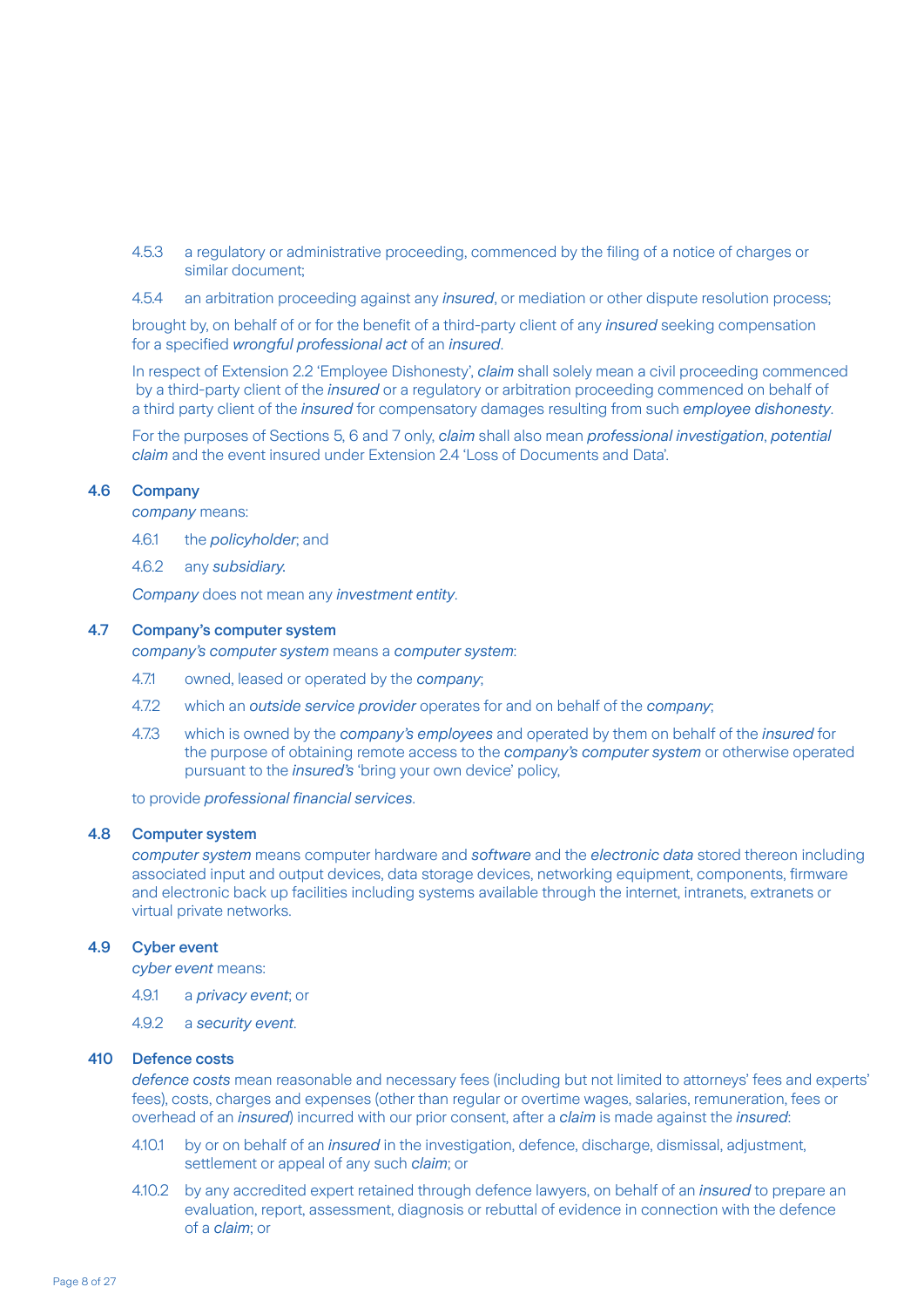- 4.10.3 by or on behalf of the *insured* in conducting any proceeding for indemnity, contribution or recovery relating to such *claim*; or
- 4.10.4 by or on behalf of the *insured* in the pursuit of any appeal from a final award of a court, tribunal or alternative dispute resolution process binding on the *insured* and resulting from such *claim*.

*Defence costs* shall not include:

- (i) *professional investigation costs*;
- (ii) any fees, costs, charges and expenses incurred by the *company* in connection with any direction or request by an *official body* to provide them with a report on a matter or appoint a person to provide them with a report on a matter under Section 166 or 166A of the Financial Services and Markets Act 2000 (as enacted in the United Kingdom) or any equivalent or similar legal or regulatory provision in any other jurisdiction.

#### 4.11 Director or Officer

 *director or officer* means any natural person who is a past, present or future director or officer duly elected or appointed as a director, officer, management committee member, member of the board of managers, supervisory board member, management board member, trustee or governor, or equivalent position in a foreign jurisdiction, of the *company*, including a non-executive director, independent director of the *company* or an 'Accountable Person' within the meaning of the Banking Act 1959 (Cth).

#### 4.12 Document

 *document* means records or documents of any nature, including computer records and *electronic data*.

 *Document* does not included any bill of exchange, cheque, currency, draft, draft, letter of credit, money order, promissory note, cryptographic or digital assets or currency, cryptographic key material providing access to digital currency systems, or other negotiable instruments including any records thereof.

#### 4.13 Electronic data

 *electronic data* means information stored or transmitted in digital format usable in a *computer system*.

 *Electronic data* does not include *software* or cryptographic or digital currency or tokens of any kind, digital assets functioning or intended to function as a medium of exchange, or cryptographic key material providing access to digital currency systems.

#### 4.14 Emergency costs

 *emergency costs* means that part of *defence costs*, *mitigation costs* or *professional investigation costs* incurred by the *insured* prior to receiving our consent when such prior consent cannot reasonably be obtained in a timely manner in relation to a *claim*, and for which we shall provide retroactive approval for such costs in accordance with Section 6.4 of this Policy.

#### 4.15 Employee

 *employee* means:

- 4.15.1 a natural person who during the *period of insurance* or after the *retroactive date* performs *professional financial services* on behalf of the *company*, in the ordinary course of the *company's* business and whom the *company* compensates by salary, wages and/or commissions and has the right to govern, instruct and direct in the performance of such *professional financial services*; or
- 4.15.2 a natural person seconded to the *company*, or guest student pursuing studies or duties or any person engaged in work experience or on a training scheme with the *company* while working under their direct control and supervision.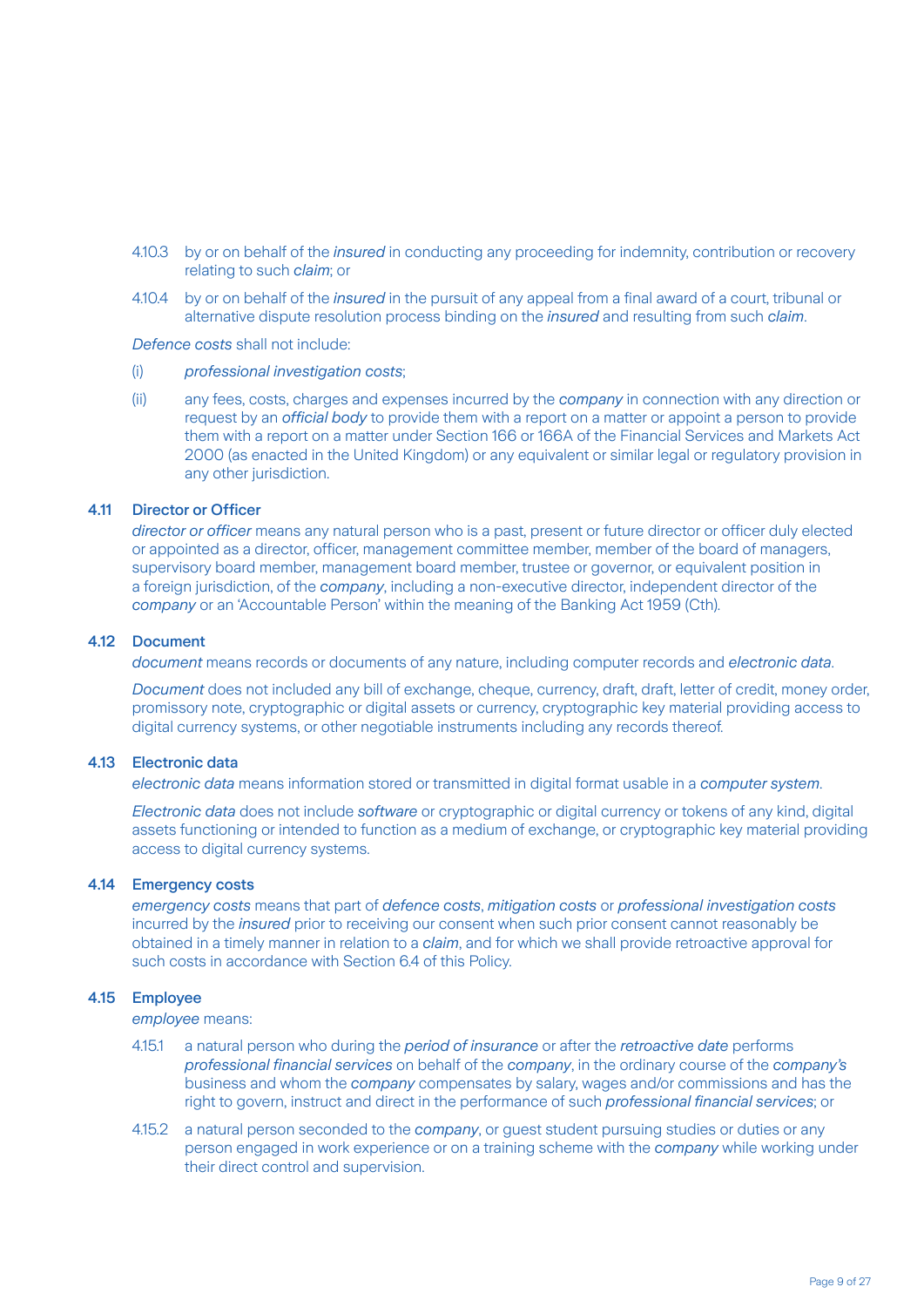*Employee* shall not include any:

- (i) *director or officer* of the *company*, unless when:
	- (a) performing acts within the scope of the usual duties of an employee (other than a *director or officer*) providing *professional financial services* to or for the *company* under a contract of employment and under the *company's* direct control and supervision; or
	- (b) while acting as a member of a committee duly elected or appointed by resolution of the board of directors of the *company* to perform specific *professional financial services*, as distinguished from general directorial acts, on behalf of the *company* and working under the direct control and supervision of the *company*; or
- (ii) *outside service provider*; or
- (iii) independent contractor or independent agents or broker, independent financial adviser, tied agent or any similar agent or independent representative remunerated on sales or commission basis, external lawyers or solicitors or employees of independent valuation firms.

#### 4.16 Employee dishonesty

 *employee dishonesty* means fraudulent or dishonest intentional conduct by an *employee* with the intent to obtain an improper personal financial gain for himself or herself, but only if such conduct

- 4.16.1 was not committed by or condoned, either expressly or implicitly, by the *company* or any of its *directors or officers*; and
- 4.16.2 results in liability of the *company* to others which is established by a judgment or other final, non-appealable adjudication or proceeding.

 Salary, fees, commission, bonuses, any similar employee benefit earned in the normal course of employment, including salary increases, promotions, profit sharing or other emoluments, do not constitute improper personal financial gain.

#### 4.17 Extended reporting period

 *extended reporting period* means the period immediately following the *period of insurance* during which the *insured* may notify us of any *claim* first made during such period for a *wrongful professional act*, or a *professional investigation* first occurring or arising prior to the expiration of the *period of insurance*.

#### 4.18 Extortion payments

 *extortion payments* means:

- 4.18.1 any monies and cryptographic or digital assets or currency paid by the *insured* for the purpose of terminating an extortion threat; and
- 4.18.2 all expenses incurred by an *insured* relating to an extortion threat.

#### 4.19 Financial loss

 *financial loss* means:

- 4.19.1 the total amount the *insured* is legally liable to pay for:
	- (i) compensatory, punitive, exemplary or multiple damages (to the extent insurable under the law of this Policy and the law of the jurisdiction in which the payment is to be made) and related costs (including pre-judgment and post-judgment interest, plaintiff's or claimant's legal fees, attorney's fees and expenses, court costs, accountant's costs and loss adjuster's costs) awarded pursuant to a judgment or other adjudication of a court or tribunal by whose jurisdiction the *insured* is bound, or following arbitration or other alternative dispute resolution processes whose findings are binding upon the *insured*;
	- (ii) compensation for damages awarded by an *official body*, or
	- (iii) a settlement negotiated by the *insured* with our prior consent; or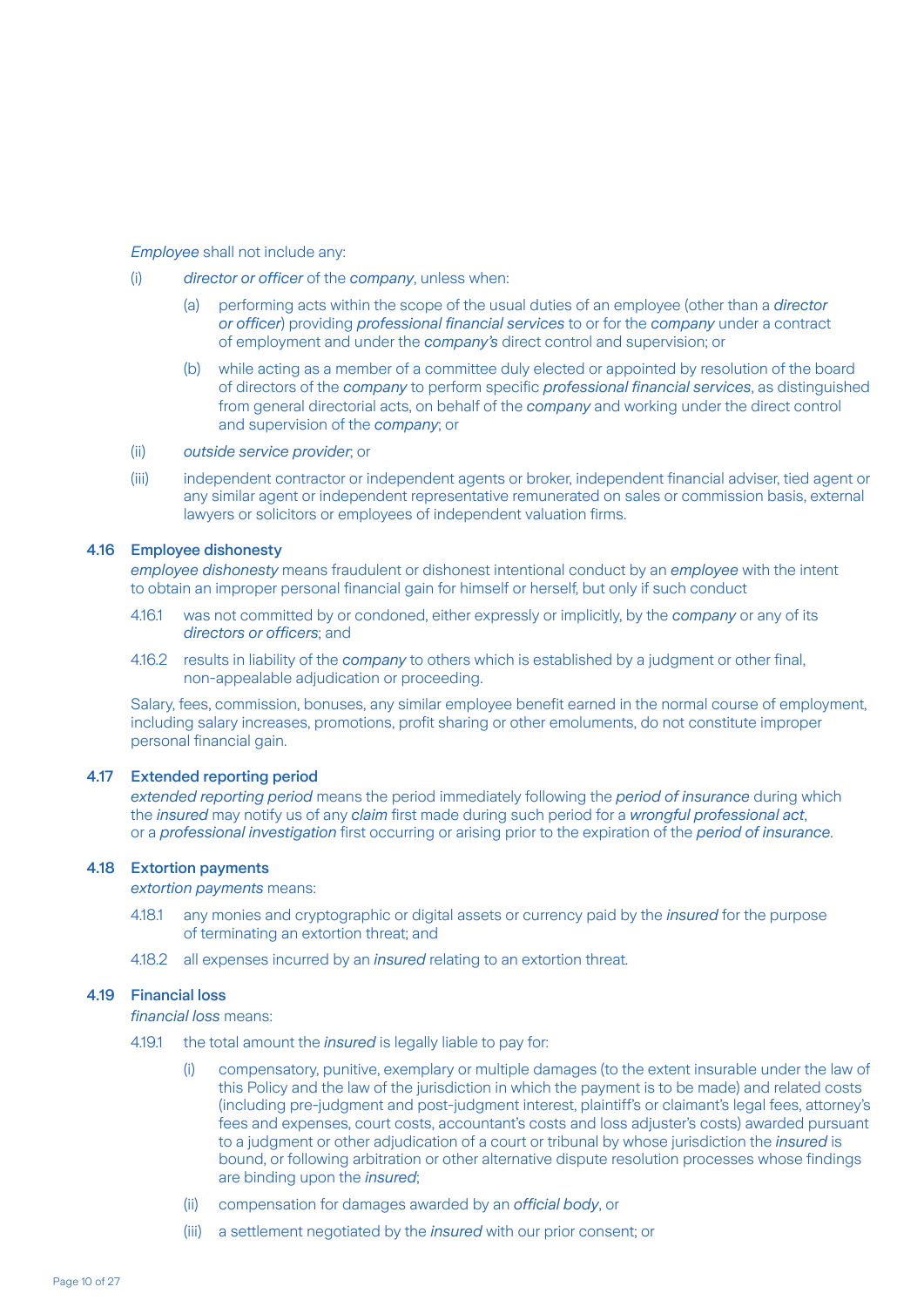#### 4.19.2 *professional investigation costs* resulting from a *professional investigation*; or

- 4.19.3 *defence costs*; or
- 4.19.4 the fees, costs, expenses and amounts covered under Extension 2.3 'Loss Mitigation', 2.4 'Loss of Documents and Data' and 2.9 'Civil and Administrative Fines and Penalties', in Section 2 of this Policy.

Notwithstanding the above, *financial loss* does not include any of the following:

- (a) wages, salaries or other remuneration or any employment related benefits paid by or to any *insured*;
- (b) social or pension benefits or contributions or other employment related benefits;
- (c) any amount for which the *insureds* are absolved from payment by reason of any covenant, agreement or court order;
- (d) any amount that constitutes return by the *insured* of fees, commissions, or royalties, no matter whether claimed as restitution of specific funds, forfeiture, financial loss, setoff or otherwise, and injuries that are a consequence of any of the foregoing; or re-performance of services by the *insured* or under the *insured's* supervision;
- (e) any amount that constitutes loss or deprivation of fees, income or profits by the *insured*, including interests and dividends or loss or rights and privileges
- (f) the cost, fees or expenses to comply with any injunctive, declaratory, affirmative, or other non-monetary relief or any agreement to provide any such relief;
- (g) non-compensatory, punitive, exemplary, multiple or aggravated damages and the multiplied portion of multiplied damages;
- (h) taxes and levies of any type, fines or penalties, including but not limited to such imposed as a result of a *GDPR proceeding* or any other similar legal or administrative proceeding in relation to data protection legislation in any other jurisdiction, imposed upon any *insured*, except as provided under Extension 2.9 'Civil and Administrative Fines and Penalties';
- (i) *breach costs*;
- (j) *extortion payments*;
- (k) disgorgement, reimbursement or restitution of any kind;
- (l) amounts that constitute contractual penalties or *liquidated damages*; or
- (m) any sum payable pursuant to a financial support direction or contribution notice issued by a pension regulator;
- (n) benefits due or owed under any contract;
- (o) any punitive, exemplary, compensatory or consequential damages and costs or settlements incurred by the *insured* outside or in excess of its insured's or reinsured's limit of indemnity arising from a *wrongful professional act*; or
- (p) amounts or loss which are deemed uninsurable under the law pursuant to which this Policy shall be construed or in the jurisdiction where the *claim* is made or brought.

#### 4.20 Fund

 *fund* means any trust, investment trust, investment fund, investment management company (open or closed ended), managed investment scheme, partnership, undertaking for collective investment, private equity or venture capital fund, real estate fund, other fund, sub-fund, compartment, mandate or other similar entity sponsored, created or promoted by a *company*, but does not include any employee benefit, pension, welfare benefit, share option or share saver plan or charitable fund or foundation maintained by the *company* for the benefit of the past, present and or future employees or their respective beneficiaries on or after the inception date of this Policy.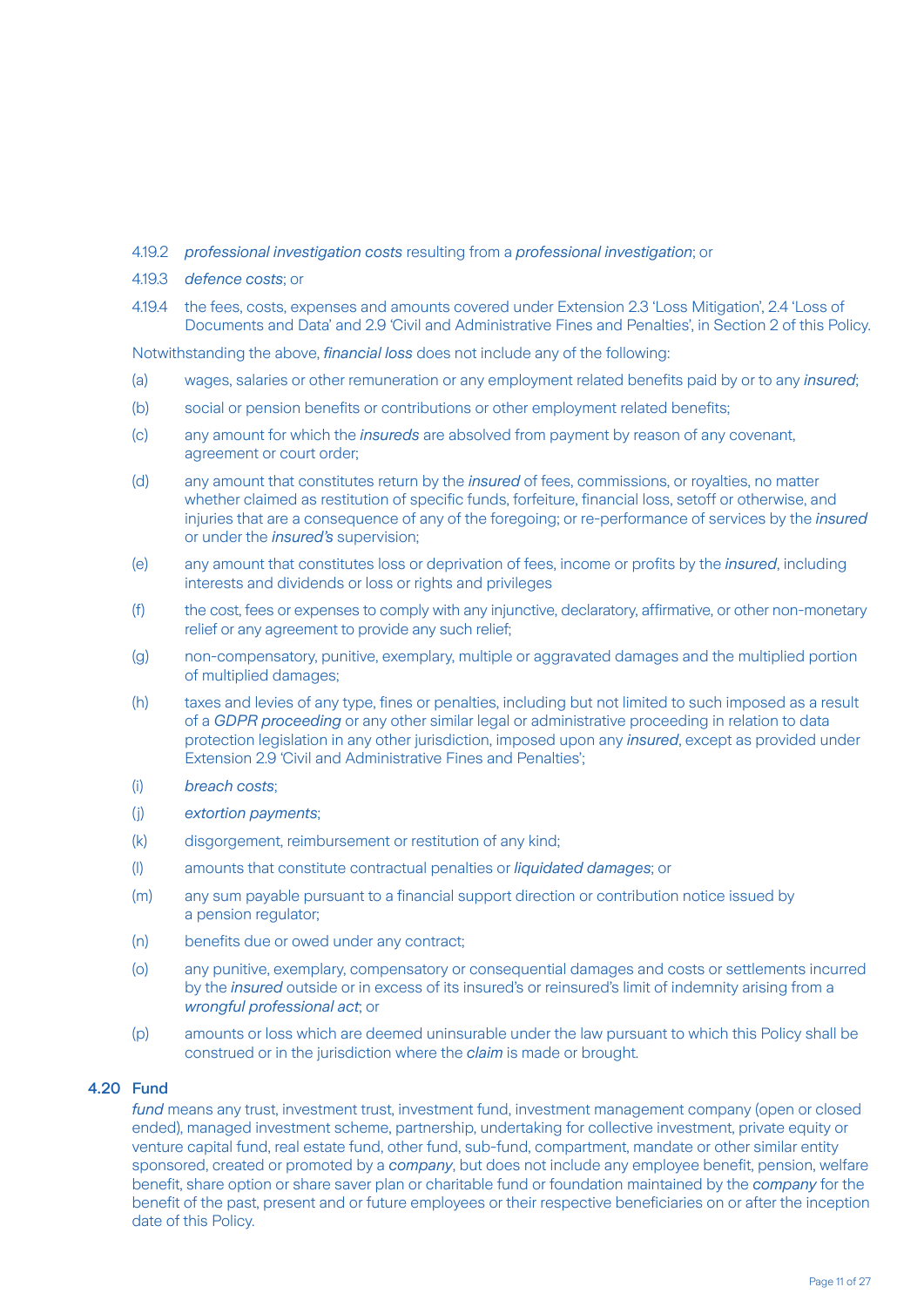#### 4.21 GDPR

 *GDPR* means the General Data Protection Regulation (Regulation (EU) 2016/679) and any amendment thereto. *GDPR* shall also include any state, provincial, territorial, local, or federal regulations enacted in furtherance of or pursuant to implementation of the General Data Protection Regulation (Regulation (EU) 2016/679) and any amendment thereto.

#### 4.22 GDPR proceeding

 *GDPR proceeding* means a formal investigation of or an administrative adjudication proceeding against an *insured* concerning the *GDPR* by an administrative or regulatory agency, including an appeal thereof, commenced by the *insured's* receipt of a subpoena, investigative demand, complaint or similar document.

#### 4.23 Insured

 *insured* means any:

- 4.23.1 *company*; or
- 4.23.2 *employee.*

#### 4.24 Interrelated Wrongful Professional Acts

 *interrelated wrongful professional acts* mean *wrongful professional acts* that have as a common nexus any fact, act, circumstance, event, transaction, cause or series of causally connected facts, acts, circumstances, events, transactions or causes.

#### 4.25 Investment entity

 *investment entity* means:

- 4.25.1 any not-for-profit entity; or
- 4.25.2 any entity in which one or more *funds* holds or held securities (convertible bond, debenture, share, stock, ADR or other equity security), whether registered and traded or not in a public market, or other debt or equity interest, or is performing or has performed due diligence in anticipation of making an investment of its capital in such entity; or
- 425.3 any special purpose vehicle (SPV), special purpose entity (SPE) or structured investment vehicle (SIV).

#### 4.26 Limit of Liability

 *limit of liability* means the amount specified as such in the *schedule*.

#### 4.27 Liquidated damages

 *liquidated damages* mean damages that are specified and/or agreed in a contract or written agreement, including compensation for breach of contract specifically agreed under a warranty or similar clause.

#### 4.28 Mental anguish

 *mental anguish* means mental injury, mental distress, emotional distress, emotional pain, and emotional suffering or shock, whether or not resulting from *bodily injury*.

#### 4.29 Mitigation costs

 *mitigation costs* mean the reasonable and necessary:

4.29.1 fees, direct costs and expenses; or

4.29.2 other loss,

 incurred by the *insured*, with our prior consent, following the first discovery of a *wrongful professional act* or *employee dishonesty* during the *period of insurance* in order to mitigate, minimise, prevent or avoid *financial loss* that would otherwise be covered under this Policy if a *claim* were to be made against the *insured* arising from such *wrongful professional act* or *employee dishonesty*.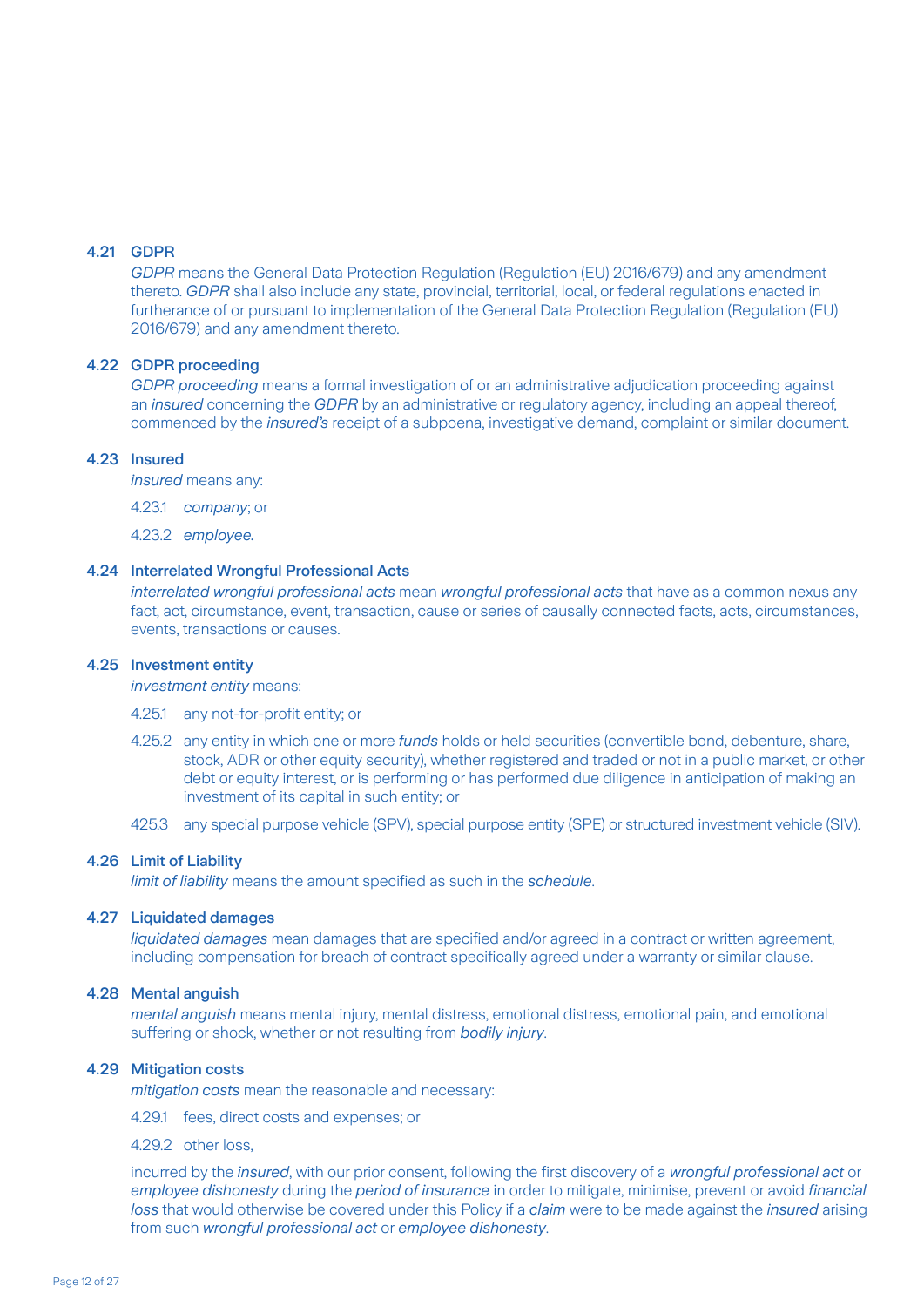*Mitigation costs* does not include:

- (a) costs related to any liability which would not otherwise be covered under this Policy;
- (b) any increase in the liability of or the *financial loss* of the *insured* arising from taking such actions;
- (c) *breach costs*;
- (d) *extortion payments*;
- (e) the remuneration of any *employee*, the costs of their time or any other costs or overheads of any *company*; or
- (f) any payment which would not be included in the coverage provided under this Policy if the *claim* had been made against the *insured* by the potential claimant.
- (g) the amount of any applicable *retention*;
- (h) costs or expenses or other amounts covered under Extension 2.4 'Loss of Documents and Data'.

#### 4.30 Official body

 *official body* means any government, governmental or administrative body or agency or similar public body with authority over the *professional financial services* of the *insured*, that has the legal authority to regulate, control, supervise, conduct *professional investigations*, perform audits, assess and levy fines and penalties, issue orders or directives, or to undertake other actions or measures; as well as, any other public or administrative agency or self-regulatory body or professional body that is empowered by statute or statutory regulation to perform the above functions.

# 4.31 Outside service provider

 *outside service provider* means any person or financial institution or other entity providing services to financial institutions that is not an *insured* and that performs *professional financial services* of or on behalf of the *insured*, at the direction of the *insured* and pursuant to a written contract or agreement which defines the scope of the *professional financial services* to be performed.

#### 4.32 Period of insurance

 *period of insurance* means the period specified as such in the *schedule*, including any Extension thereto agreed by us.

#### 4.33 Personal information

 *personal information* means any information from which an individual may be uniquely and reliably identified including an individual's name, telephone number, tax file number, medical or healthcare data or other protected health information, driver's licence number or passport number, bank account number, credit card number, debit card number, access code or password that would permit access to that individual's financial account or any other non-public personal information as defined in any *privacy regulation* applicable to the individual.

 *Personal information* does not include information lawfully available to the general public for any reason, including information from foreign, national or local government records.

#### 4.34 Policyholder

 *policyholder* means the entity specified as such in the *schedule*.

#### 4.35 Pollutants

 *pollutants* mean any air emission, odour, waste water, oil or oil products, infectious or medical waste, asbestos or asbestos products, silica, noise, fungus (including mould, mildew and any mycotoxins, spores, scents or by-products produced or released by fungi, but not any fungi intended by the *insured* for consumption) and electric or magnetic or electromagnetic field. Such matters shall include, without limitation, solids, liquids, gaseous, thermal, biological, nuclear or radiological irritants, contaminants or smoke, vapour, soot, fumes, acids, alkalis, chemicals or waste materials.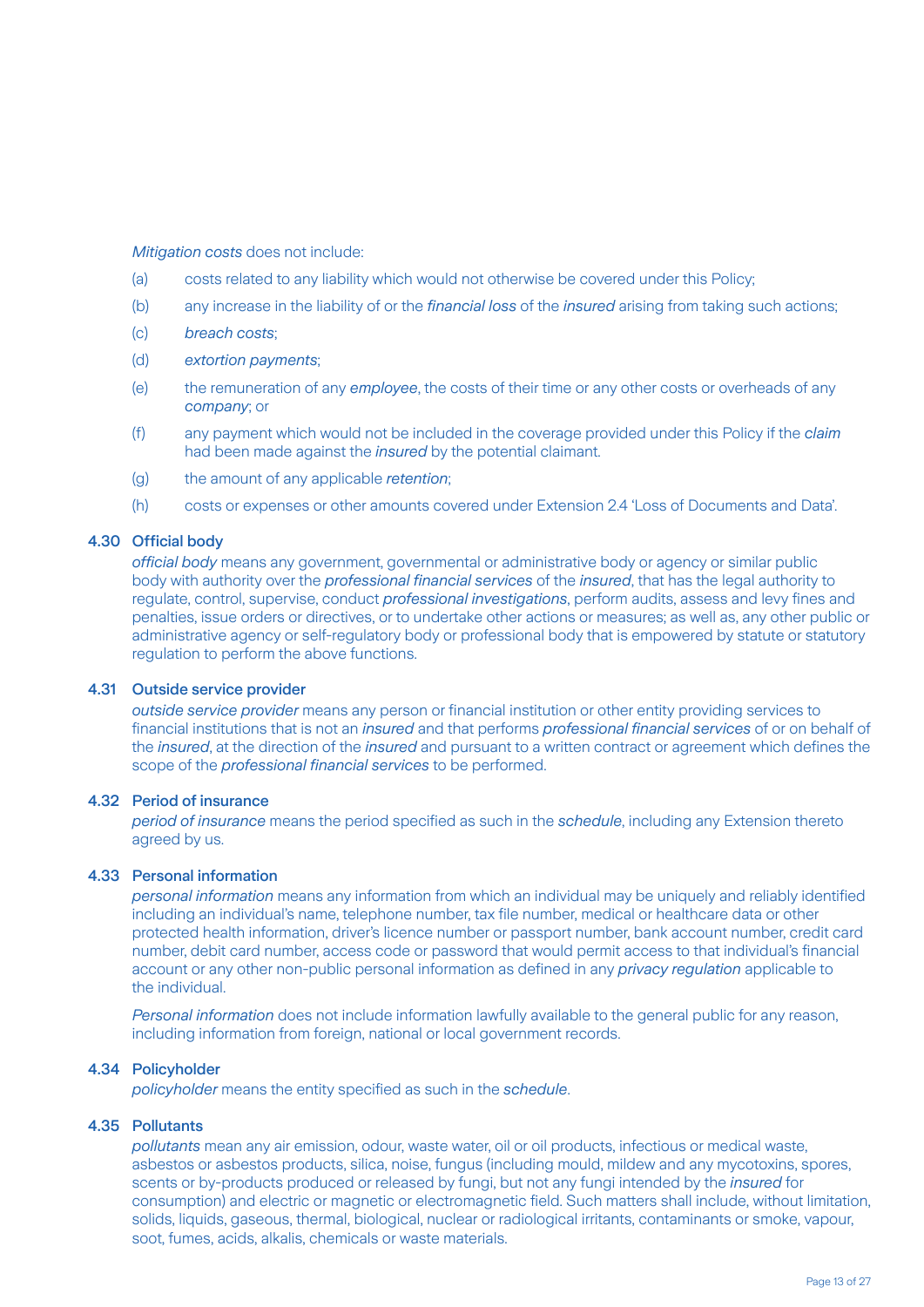#### 4.36 Potential claim

 *potential claim* mean a *claim* that, if made against the *insured*, would be covered under this Policy in respect of which the *insured* incurs *mitigation costs* under Extension 2.3 'Mitigation Costs' in order to mitigate, minimise, prevent or otherwise avoid *financial loss* that would otherwise be covered under this Policy.

#### 4.37 Privacy event

 *privacy event* means an actual or alleged:

- 4.37.1 unauthorised access, disclosure, loss or theft of:
	- (a) *personal information* in the care, custody or control of any *insured*; or
	- (b) corporate information in the care, custody or control of any *insured* that is specifically identified as confidential and protected under a non- disclosure agreement or similar contract;
- 4.37.2 violation of any *privacy regulation* by the *insured*; or
- 4.37.3 failure by the *insured* to comply with that part of its public declaration of its policy for collection, use, disclosure, sharing, dissemination and correction or supplementation of, and access to *personal information* that specifically:
	- (i) prohibits or restricts the *insured's* disclosure, sharing or selling of *personal information*;
	- (ii) requires the *insured* to provide an individual access to *personal information* or to correct incomplete or inaccurate *personal information* after a request is made; or
	- (iii) mandates procedures and requirements to prevent the loss of *personal information*,

 provided the *insured* has in force, at the time of such failure, such a policy for collection, use, disclosure, sharing, dissemination and correction or supplementation of, and access to *personal information*.

#### 4.38 Privacy regulation

 *privacy regulation* means any legislation, regulation or by-law, including any amendments thereto, associated with the control and use of personally identifiable financial, medical or other sensitive information, or any other legislation, regulation or by-law associated with identity theft or privacy.

#### 4.39 Professional investigation

 *professional investigation* means any formal civil, administrative or regulatory investigation, hearing, examination or inquiry commenced or brought by an *official body* concerning:

4.39.1 the affairs of the *company* in the provision of or failure to provide *professional financial services*; or

4.39.2 an *employee* acting in his capacity as such,

 where no *wrongful professional act* has been specified, once an *employee* of the *company* is identified in writing and receives formal written notice from an *official body* requiring such *employee* to cooperate or attend, or to produce documents, provided that:

- (a) such formal written notice from an *official body* first arises during the *period of insurance* or *extended reporting period* (if applicable);
- (b) the *professional investigation* concerns acts or conduct or a *wrongful professional act* that occurs after the inception date of this Policy and the *retroactive date*; and
- (c) the *insured* has notified us of such formal written notice from an *official body* in accordance with Section 6.2 of this Policy.

 *Professional investigation* does not mean any routine regulatory supervision, inspection or compliance reviews, or any industry wide investigation, hearing, examination or inquiry which focuses on five (5) or more industry actors rather than the *insured*.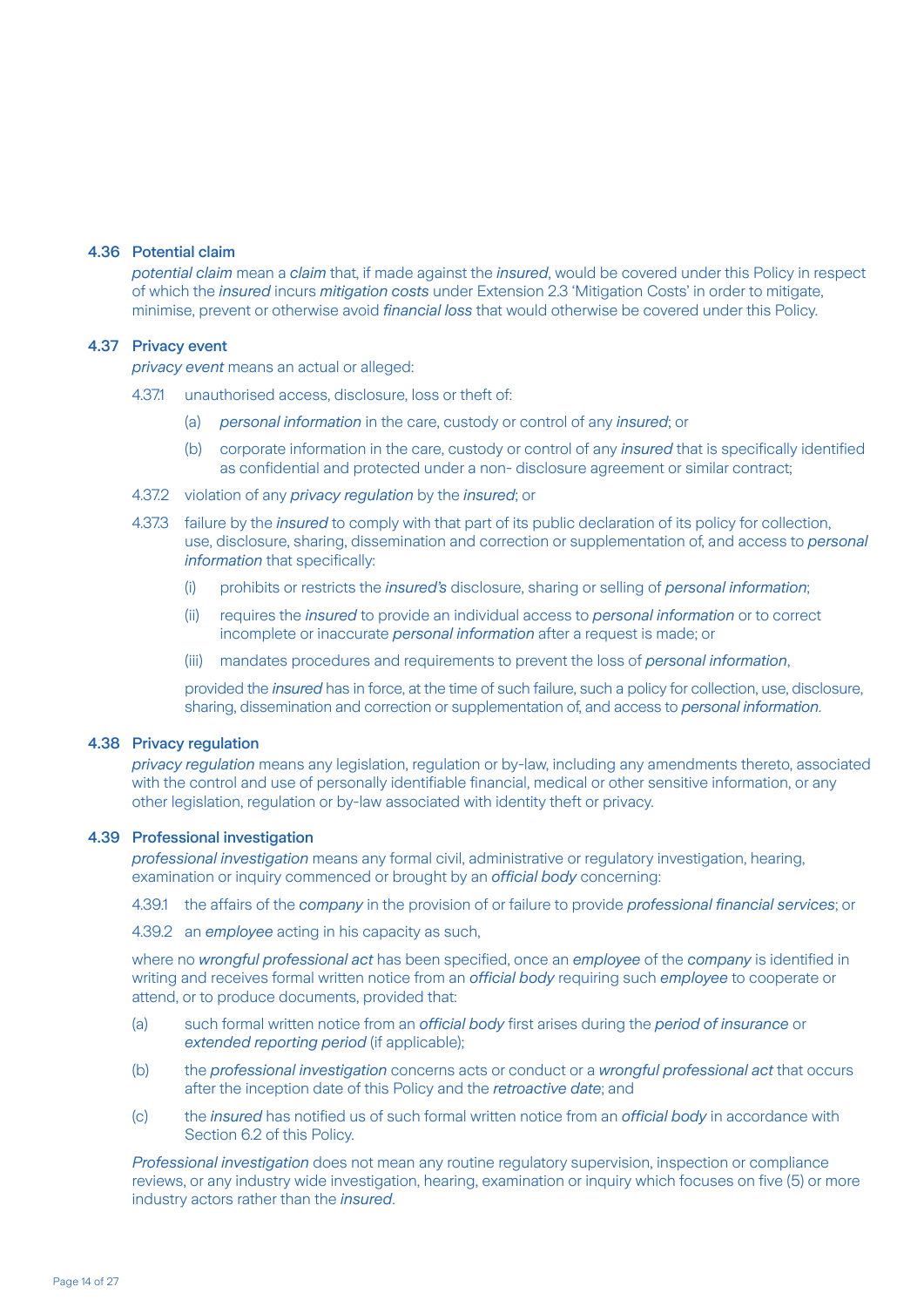#### 4.40 Professional financial services

 *professional financial services* means any financial services provided by or on behalf of the *insured* to a third party client pursuant to a written contract or agreement with such third party client for compensation, or in conjunction with services for compensation, including any related service or operation of the *insured* to support the provision of such services provided, however that:

- (i) such *professional financial services* are declared in the *proposal* and listed in the *schedule* to this Policy;
- (ii) the *professional financial services* are allowed under applicable laws, statutes, rules, regulations issued by any *official body* having jurisdiction over the *insured*; and
- (iii) the *insured* providing such *professional financial services* is duly authorised, licensed and/or approved to provide such *professional financial services*.

 *Professional financial services* do not include the rendering or failure to render tax services to an *investment entity*.

#### 4.41 Property damage

 *property damage* means any damage to or destruction of any property or loss of use of such property, and any direct consequential loss resulting there from.

#### 4.42 Proposal

 *proposal* means any information and/or statements or materials supplied to us, including any application form completed and signed by the *policyholder* and any attachments thereto.

#### 4.43 Responsible officer

 *responsible officer* means any natural person who has been, now is, or shall become a partner, *director or officer*, general counsel, head of legal, compliance officer, departmental director, internal auditor, risk manager, insurance manager, head of information and data security, or equivalent of the *company*.

# 4.44 Retention

 *retention* means the applicable amounts specified in the *schedule*.

#### 4.45 Retroactive date

 *retroactive date* means the date specified in the *schedule*.

#### 4.46 Schedule

 *schedule* means the Schedule attaching to and forming part of this Policy duly signed and stamped by an authorised officer of Zurich.

#### 4.47 Security event

 *security event* means any unauthorised access to, introduction of malware or malicious software into or denial of service attack upon the *company's computer system* resulting in:

- 4.47.1 an actual and measurable interruption, suspension, failure, degradation or delay in the performance of the *company's computer system*; or
- 4.47.2 the theft, alteration, modification, corruption or destruction of corporate information in the care, custody or control of any *insured* that is not available or known to the public.

# 4.48 Software

 *software* means operations and applications, codes and programs by which *electronic data* is electronically collected, transmitted, processed, stored or received, provided always that *software* does not include *electronic data*.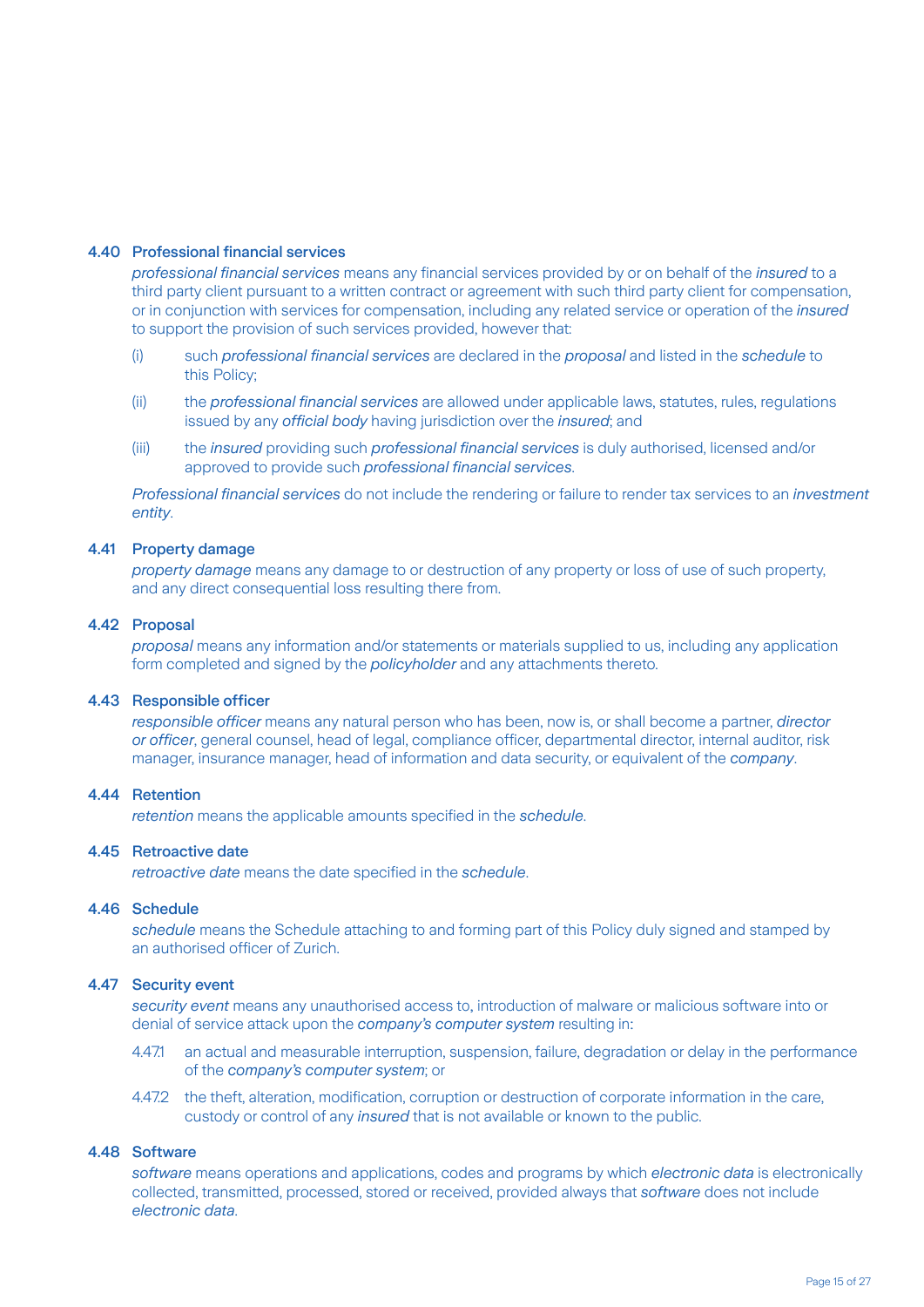#### 4.49 Sub-Limit of Liability

 *sub-limit of liability* means our limit of liability under this Policy for certain covers and Extensions, which is within and forms part of, and is not in addition to, the *limit of liability*. The amount of the *sub-limit of liability* for each respective cover and Extension is in the aggregate and specified in the *schedule*.

#### 4.50 Subsidiary

 *subsidiary* means any entity or organisation, including any joint venture or partnership, in which on or before the inception date of this Policy (or for the purpose of Section 3.3 New Subsidiaries, during the *period of insurance*), the *policyholder*, directly or indirectly through one or more *subsidiary*:

- 4.50.1 controls the composition of the board of directors, or has the right to elect or appoint a majority of the board of directors (or equivalent in any other country);
- 4.50.2 controls more than 50% of the shareholder or equity voting rights; or

4.50.3 holds more than 50% of the issued share capital or equity.

 For the purposes of determining cover, an entity shall only be deemed a *subsidiary* with respect to *wrongful professional acts* committed subsequent to the date that such entity first became a *subsidiary* and prior to the date such entity ceased to be a *subsidiary*.

#### 4.51 Wrongful Privacy Act

 *wrongful privacy act* means any act, error, omission, neglect, or breach of duty actually or allegedly committed or attempted by an *insured* in the course of rendering *professional financial services* that results in or arises from a *privacy event*.

#### 4.52 Wrongful Professional Act

 *wrongful professional act* means:

- 4.52.1 any act, error, omission, misrepresentation, misstatement, misleading statement, neglect, or breach of duty;
- 4.52.2 a *wrongful security act*; or
- 4.52.3 a *wrongful privacy act*,

 actually or allegedly committed or attempted by an *insured*, in connection with the rendering or failure to render *professional financial services* to others.

#### 4.53 Wrongful Security Act

 *wrongful security act* means any act, error, omission, neglect, or breach of duty actually or allegedly committed or attempted by an *insured* that results in or arises from a *security event*.

#### 5. Exclusions

We shall not be liable under any of the terms or conditions of this Policy to make any payment for *financial loss* in connection with any *claim* or Extension set out in Section 2 of this Policy:

#### 5.1 Anti-Trust

 arising from, based upon, in connection with, attributable to or as a consequence of any actual or alleged violation of any anti-competitive, anti-trust, unfair competition, or restraint of trade law, legislation or regulation.

#### 5.2 Assumed liability, Guarantee, Warranty

alleging, arising from, based upon, in connection with, attributable to or as a consequence of any:

- 5.2.1 liability assumed or accepted by an *insured* or an *outside service provider* under any contract or agreement except to the extent that actual legal liability would have attached to an *insured* or *outside service provider* in the absence of such contract or agreement as a matter of civil or common law as applicable; or
- 5.2.2 any guarantee or warranty.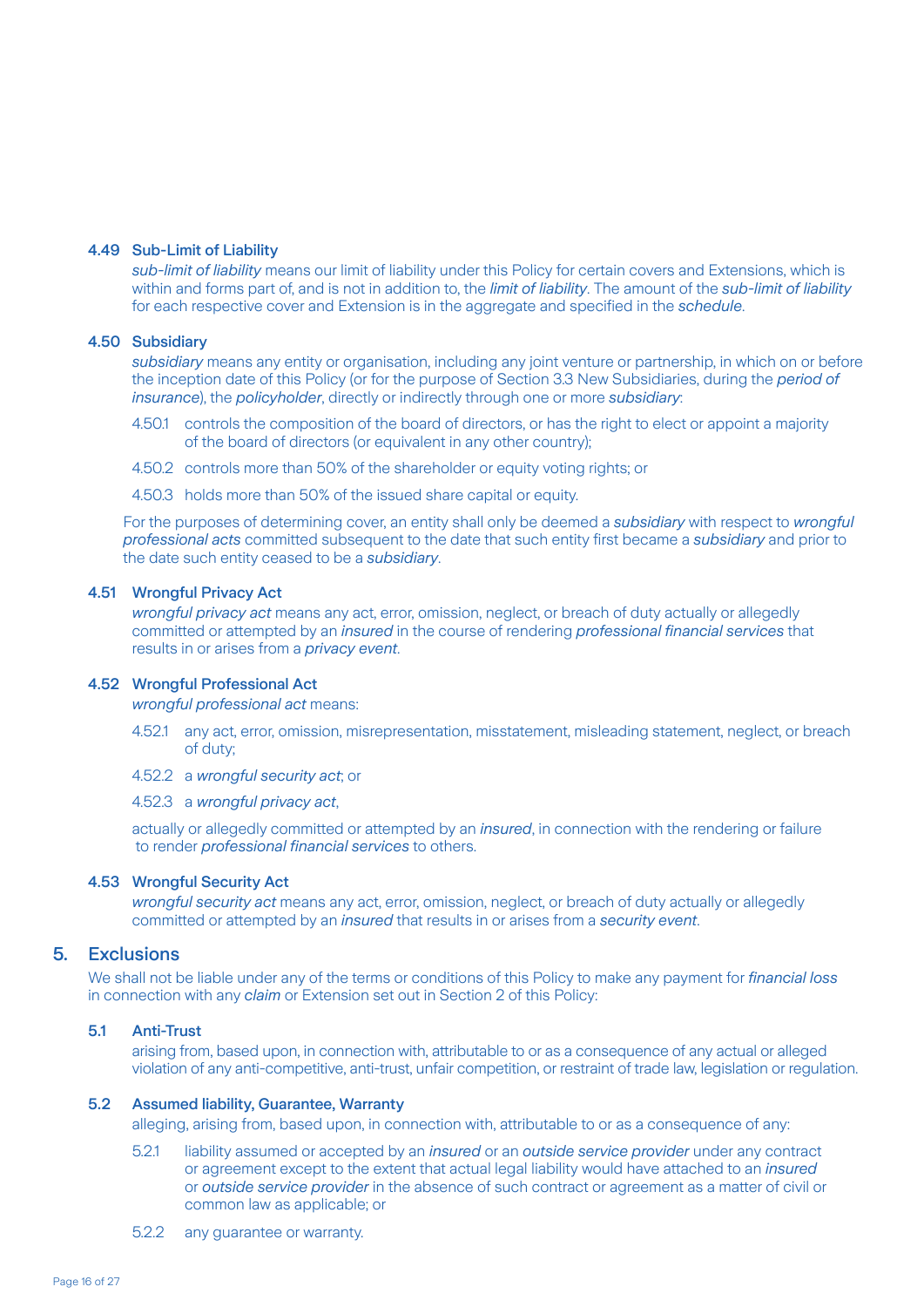# 5.3 Bodily injury and Property damage

 alleging, arising from, based upon, in connection with, attributable to or as a consequence of, directly or indirectly, *bodily injury*, *mental anguish*, *property damage* or the violation of any person's right of privacy; provided, that this exclusion shall not apply to

- 5.3.1 loss of *documents* or data, in accordance with Extension 2.4 'Loss of Documents and Data'; or
- 5.3.2 *mental anguish*:
	- (i) in accordance with Extension 2.5 'Defamation'; or
	- (ii) arising from a *wrongful privacy act*.

#### 5.4 Conduct

alleging, arising from, based upon, in connection with, attributable to or a consequence of:

- 5.4.1 an *insured* or an *outside service provider* gaining any profit, remuneration or financial or non-financial benefit or advantage to which such *insured* or *outside service provider* was not legally entitled:
- 5.4.2 any *wrongful professional act* which was deliberately committed;
- 5.4.3 the committing of any criminal, dishonest, fraudulent or malicious acts or omission by an *insured* or an *outside service provider*; or
- 5.4.4 any knowing or wilful violation or breach of any statute, regulation or law by an *insured* or an *outside service provider*,

where the conduct referred to in clauses 5.4.1 to 5.4.4 above is determined by:

- (a) a formal written admission by the *insured* or the *outside service provider*;
- (b) a judgment or other final, non-appealable adjudication or proceeding adverse to the *insured* or the *outside service provider*; or
- (c) evidence establishing that the conduct did in fact occur.

 Until such admission or determination, *defence costs* shall be advanced by us pursuant to Section 6.2. Further, the conduct referred to in clauses 5.4.1 to 5.4.4 committed by any *company* or *outside service provider* shall not be attributed to any *employee* unless such *employee* was complicit in such conduct.

This exclusion shall not apply to Extension 2.2 'Employee Dishonesty'.

#### 5.5 Governmental regulatory action

 alleging, based upon, in connection with, attributable to or as a consequence of any action or investigation brought by, in the right of, on behalf of or at the behest of, or instigated or maintained against an *insured* by an *official body* or any other government, regulatory or licensing authority or commission, whether directly or indirectly, and whether brought in its capacity as an *official body* government, regulatory or licensing authority or commission, or as a receiver, conservator, liquidator, securities holder or assignee of an *insured*, provided, that this exclusion shall not apply to:

- 5.5.1 a *claim* by such entity when acting solely in its own interests in its capacity as a customer or client of an *insured*;
- 5.5.2 a *claim* brought by such entity by, on behalf of or for the benefit of a third party client of any *insured* seeking compensation for a specified *wrongful professional act* of an *insured*;
- 5.5.3 *civil fines or penalties covered* under clause 4.20.4 of the definition of *financial loss*; or
- 5.5.4 *professional investigation costs* covered under Extension 2.1 'Professional Investigations'.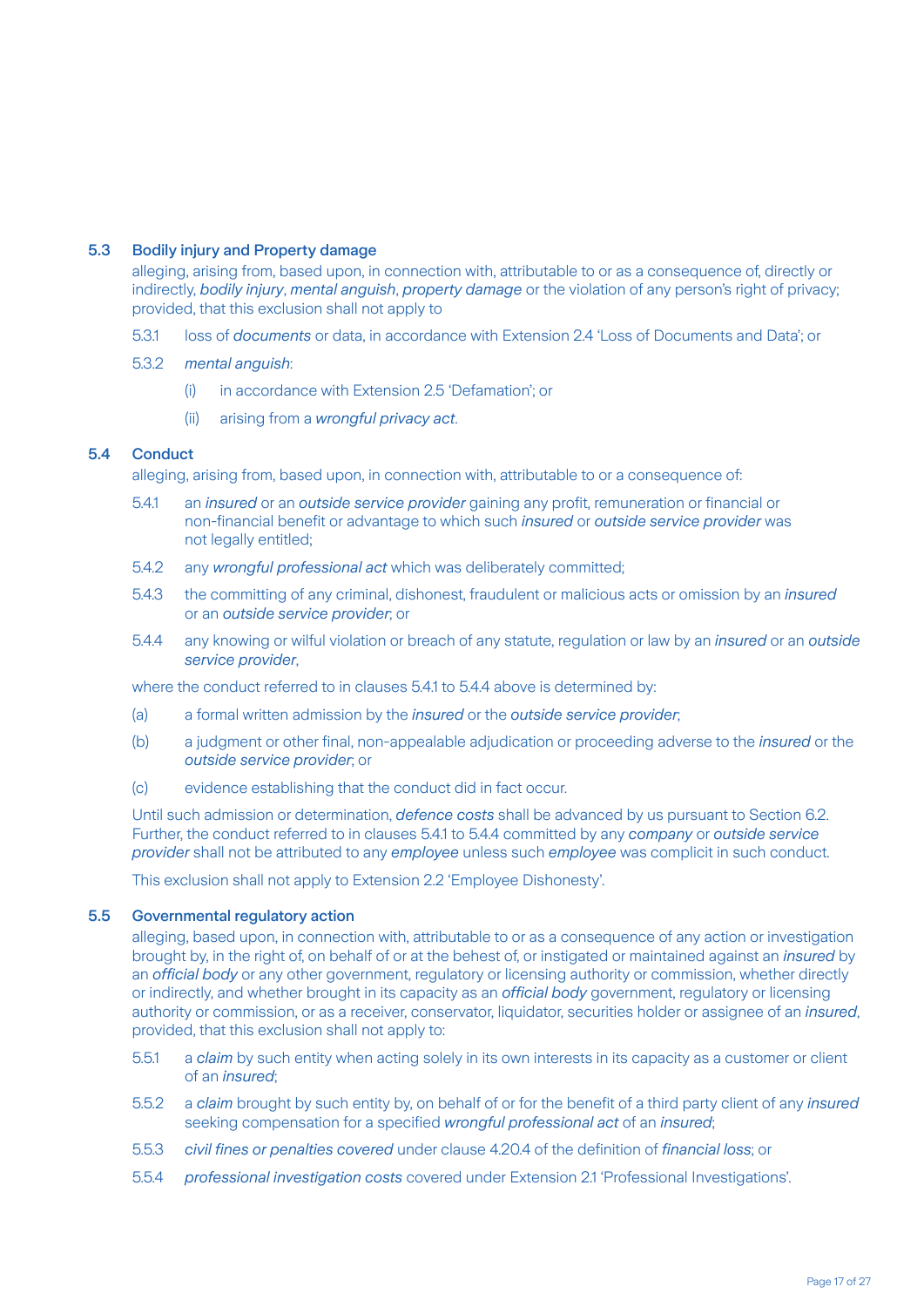#### 5.6 Insolvency

 alleging, arising from, based upon, in connection with, attributable to or as a consequence of the bankruptcy, insolvency, financial default, liquidation, receivership or liquidation of an *insured* or an *outside service provider*.

#### 5.7 Insured vs. Insured

brought or instigated by or on behalf of, or for the benefit of:

- 5.7.1 any *insured*, or successors or assigns of any *insured*;
- 5.7.2 any entity owned, controlled, operated or managed by the *insured* at the time the *wrongful professional act* giving rise to such *claim* was committed (or alleged to have been committed); or
- 5.7.3 the *policyholder's* parent company, or any subsidiary or affiliate or other entity that is operated or controlled by the *policyholder's* parent company at the time the *wrongful professional act* giving rise to such *claim* was committed (or alleged to have been committed),

unless such *claim*:

- (a) is brought by or on behalf of an *employee* solely in the capacity as a client or customer of the *company* and is instigated and maintained totally independent of, and totally without the solicitation, assistance, active participation or intervention of any other *insured*;
- (b) is brought by or on behalf an *insured*, other than a *fund*, for contribution, indemnity or recovery, if such *claim* directly results from another *claim* originating from an independent third party which is otherwise covered under this Policy and as long as such *claim* is instigated and maintained totally independent of, and totally without the solicitation, assistance, active participation or intervention by any other *insured*. Cover under this Policy shall be limited to that part of *financial loss* which consists of compensation for damages incurred by that third party and for which the *insured* is legally liable, and shall exclude any other or additional *financial loss*, costs or expenses incurred by the *insured*; or
- (c) is brought by a *fund* for contribution or indemnity, if such *claim* directly results from another *claim* originating from an independent third party, as long as such *claim* is instigated and maintained totally independent of, and totally without the solicitation, assistance, active participation or intervention by any other *insured*, and where failure to make such a *claim* would have otherwise resulted in the *fund* incurring a statutory liability or a subsequent *claim* by a third party;
- 5.7.4 any entity that controls, operates or manages or wholly or partly owns the *insured* at the time the *wrongful professional act* giving rise to such *claim* took place; or
- 5.7.5 any shareholder, bondholder or a holder of any similar corporate securities, benefit or obligation of the *insured* in their capacity as such, unless brought as a client or customer of the *insured*.

#### 5.8 Outside service provider

 brought or instigated by or on behalf of, or for the benefit of any *outside service provider* in relation to contractual agreements, indemnification, compensation, or disputes over the services provided by such *outside service provider* or with respect to the scope of *professional financial services* performed by such *outside service provider* as defined in the contractual agreement with the *insured*.

#### 5.9 Intellectual property

alleging, arising out of, based upon, in connection with, attributable to or as a consequence of:

- 5.9.1 the invalidity, infringement, violation, dilution, breach or misappropriation of any patent, intellectual property right, copyright, trade or service mark; or
- 5.9.2 the misappropriation of any trade secret.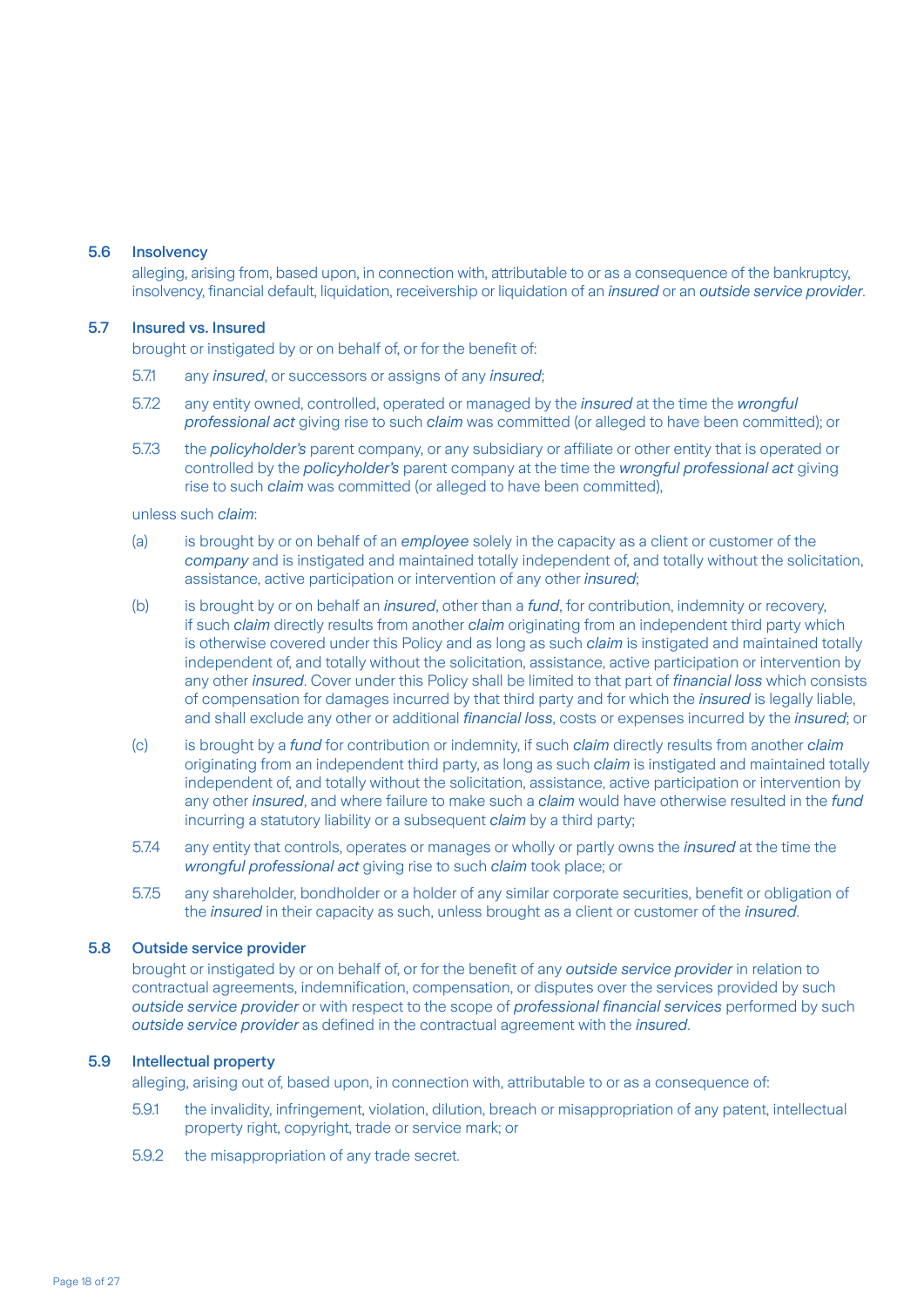#### 5.10 Nuclear and Pollution

alleging, arising out of, based upon, in connection with, attributable to or as a consequence of:

- 5.10.1 the hazardous properties of nuclear material including but not limited to the actual, alleged, threatened or potential:
	- (i) ionising radiations or contamination by radioactivity from any nuclear fuel or from any nuclear waste from the combustion of nuclear fuel; or
	- (ii) radioactive, toxic, explosive or other hazardous properties of any explosive nuclear assembly or nuclear component thereof;
- 5.10.2 the actual, alleged or threatened discharge, release, escape, seepage, migration or disposal of *pollutants* at any time; or
- 5.10.3 any claim, suit, direction or request that any *insured* test for, monitor, clean up, remove, contain, treat, detoxify or neutralise *pollutants*, or any voluntary decision to do so.

 This exclusion applies whether or not such *pollutants* have any function in the *insured's* business, operations, premises, site or location and regardless of whether any other cause, event, material or product contributed concurrently or in any sequence to any *financial loss* associated with such *pollutants*.

#### 5.11 Prior and Pending Claims or Notifications

alleging, arising out of, based upon, in connection with, attributable to or as a consequence of:

- 5.11.1 any act, fact, same or related *wrongful professional act*, *professional investigation*, *employee dishonesty*, fact, event, circumstance, situation, or *claim* which has been the subject of any written notice given under any insurance policy or any policy of which this Policy is a direct or indirect renewal or replacement, or any policy expiring prior to the inception date of this Policy;
- 5.11.2 any act, error or omission or *wrongful professional act*, *professional investigation*, *employee dishonesty*, fact, event, circumstance, situation, or *claim* occurring, initiated, committed or commenced prior to:
	- (i) the inception date of this Policy or of any policy issued by us to the *policyholder* of which this Policy is a continuous renewal or replacement, which a *responsible officer* became aware, knew or could have reasonably foreseen that could give rise to a *claim* or coverage under this Policy; or
	- (ii) the *retroactive date*;
- 5.11.3 any written demand, suit or proceeding, order, decree or judgment entered, against any *insured*, or *professional investigation* pending or initiated or commenced on or prior to the inception date of this Policy or of any policy issued by the Insurer to the *policyholder* of which this Policy is a continuous renewal or replacement;
- 5.11.4 any *interrelated wrongful professional acts* or *professional investigation*, *employee dishonesty* or loss of *documents* and data (as covered under Extension 2.4 'Loss of Documents and Data') which has the same originating cause as any item referenced in clauses 5.11.1, 5.11.2 or 5.11.3 above; or any *mitigation costs* relating to the foregoing.

#### 5.12 Uncontrollable events

arising out of, based upon, attributable to, as a consequence of or resulting from, directly or indirectly:

- 5.12.1 civil unrest, including but not limited to protests, striking employees, riots and looting;
- 5.12.2 war, terrorism, invasion, act of foreign enemy, hostilities or warlike operations (whether war has been declared or not), civil war, rebellion, revolution, insurrection, civil commotion assuming the proportion of or amounting to a popular uprising, military or usurped power, martial law, riot or the act of any lawfully constituted authority;
- 5.12.3 emergency governmental actions, including but not limited to embargos, or any seizure, confiscation, expropriation, nationalisation or destruction of a *computer system* by such governmental authority, including without limitation any damage or loss to *property* or *documents* as a result of such action;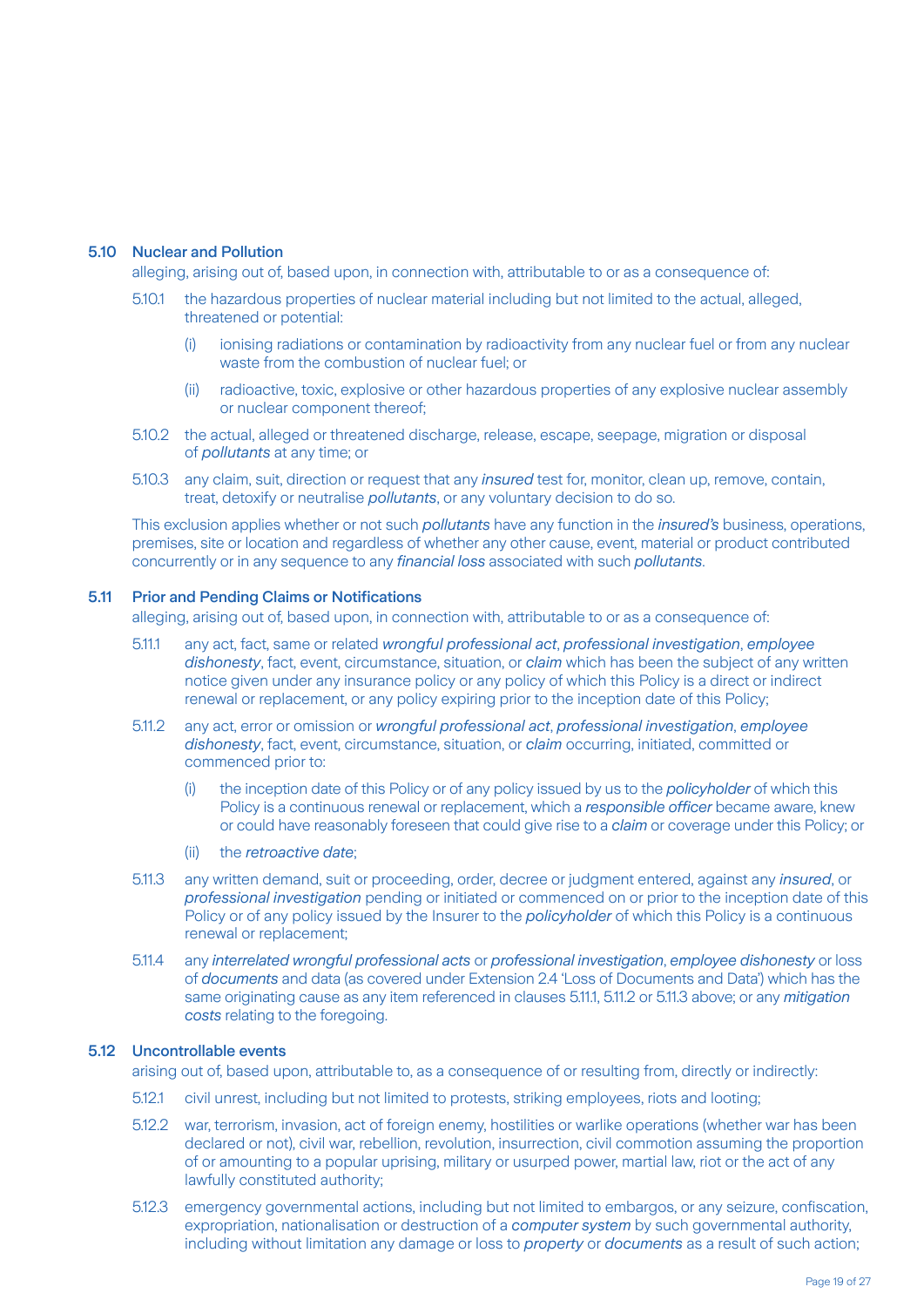- 5.12.4 failure, interruption, or outage to Internet access provided by the internet service provider to the and/or any resulting lack of functionality in any online services, failure of telephone lines, data transmission lines, satellites, or other infrastructure comprising or supporting the Internet unless such infrastructure is under the *insured's* operational control;
- 5.12.5 fire, smoke, explosion, lightning, wind, flood, earthquake, volcanic eruption, tidal wave, landslide, hail, pandemic, epidemic or any other similar event however caused;
- 5.12.6 mechanical failure, *software* failure, faulty construction, design error, latent defect, wear or tear, gradual deterioration, electrical disturbance, *storage media* failure or breakdown, *electronic data* processing failure or breakdown, or any malfunction or inadvertent error in programming or inadvertent errors or omissions in processing;
- 5.12.7 mechanical or electrical failure or interruption caused by a third party, acting independently of the *company*, or by an event outside of the *company's* control, including any electrical power, communication or other utility interruption or surge, brownout, blackout, short circuit, over voltage, or power fluctuations; or
- 5.12.8 any actual and measurable interruption, suspension, voluntary or regulatory shutdown, failure, degradation or delay in the performance of an *outside service provider's computer system* arising or resulting from a *cyber event*, including any liability to the *outside service provider* itself.

#### 5.13 Fees and Commissions

- 5.13.1 for reimbursement, restitution or disgorgement of fees, profits, commissions, premiums, taxes, costs or other compensation paid to, payable to, owed, due to or claimed for any *professional financial services* rendered or required to be rendered by an *insured* or an *outside service provider*, or that portion of any settlement or award in an amount equal to such fees, profits, commissions, premiums costs or other compensations or that constitutes restitution or reimbursement; or
- 5.13.2 for the actual or alleged charging of excessive, undisclosed or otherwise improper fees, profits, commissions, premiums, taxes, costs or other compensation by the *insured* or an *outside service provider*.

#### 5.14 Merger and Acquisition

arising from, based upon, in connection with, attributable to or as a consequence of any actual or attempted:

- 5.14.1 merger, consolidation, purchase or acquisition of another business by the *insured*; or
- 5.14.2 divestment or sale of assets or business by the *insured*; or
- 5.14.3 purchase or sale transactions in the shares of the *policyholder*, the *insured's* parent company or any *subsidiary,*

 except when the *insured* is acting on behalf of a client of the *insured*, or where the *insured* has authority to manage the funds of a client.

#### 5.15 Money laundering or Related financial crime

 arising out of, based upon, in connection with, attributable to or as a consequence of, directly or indirectly, any actual or alleged money laundering or related financial crime which the *insured* knew or reasonably should have known constituted money laundering or related financial crime. For the purposes of this exclusion, money laundering or related financial crime has the meaning given to that term (or the term used for an equivalent offence) under any statute, law, rule regulation, or international treaty, convention or accord pertaining to the movement of illicit cash or cash equivalent proceeds.

# 5.16 Tax planning

 arising out of, based upon, in connection with, attributable to or as a consequence of relating to or involving, directly or indirectly, any actual or alleged tax planning, tax evasion, tax investment advice or tax shelter arrangements.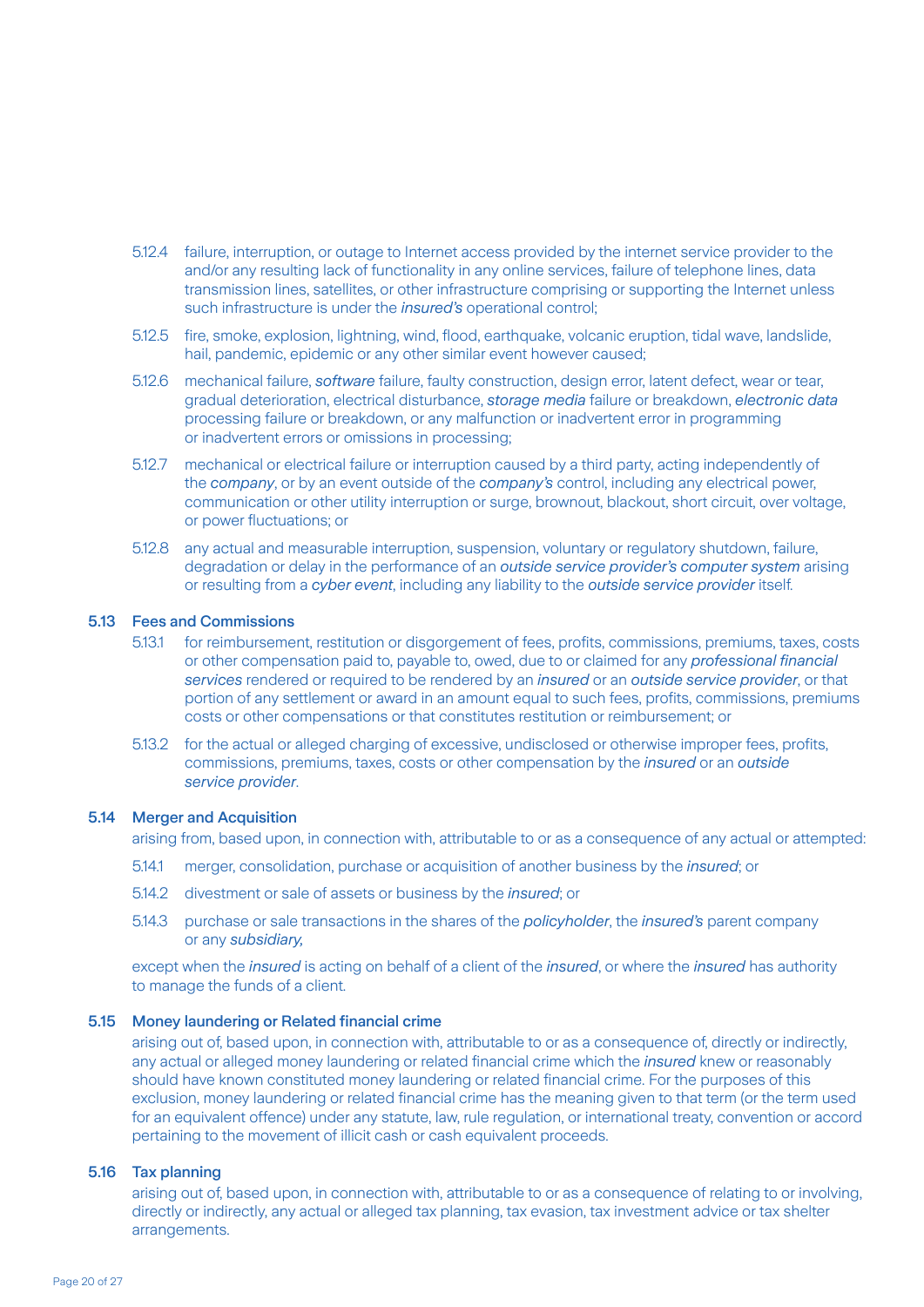#### 5.17 Business risk

alleging, arising out of, based upon, attributable to or as a consequence of:

- 5.17.1 any transaction or change in value of any account, where the *insured* is acting on its own behalf or as principal, including any proprietary trading loss, financial loss or a business loss; or
- 5.17.2 any liability under a contract of insurance or reinsurance to pay benefits indemnity due to an *insured's* capacity as the insurer or re-insurer of such contract of insurance or reinsurance.

#### 5.18 Diminution in value

 alleging, arising out of, based upon, attributable to, as a consequence of or in any way involving, directly or indirectly:

- 5.18.1 diminution in value (or failure to appreciate) of any investments including *securities*, money, currencies, options, futures transactions, commodities, *property*, property or any other item of value, or
- 5.18.2 any actual or alleged representation, advice, guarantee or warranty provided by or on behalf of the *insured* as to the performance of any such investments, or
- 5.18.3 the loss of value, surrender value or cancellation value of any leased product or service,

 except when such diminution or loss of value (or failure to appreciate) is caused solely by a *wrongful professional act* of an *insured* in the execution or implementation of *professional financial services*.

#### 5.19 Directors and Officers

 arising out of, based upon, in connection with, attributable to or as a consequence of the *insureds* performance or non-performance of their functions and duties in their capacity as a *director or officer*, manager, trustee, partner, employee or member of any entity other than a *company*, except where a *claim* is made against an *insured* for a *wrongful professional act* arising from the provision of directorial services, including but not limited to the provision of individuals or corporate entities to act as directors to third party companies, but only where such services constitute *professional financial services*.

#### 5.20 USA Specific exclusions

alleging, arising out of, based upon, relating to or attributable to any actual or alleged:

- 5.20.1 violation, by the *insured* or *outside service provider*, of the Racketeer Influenced and Corrupt Organisations Act 18 USC Section 1961 as amended, and regulations promulgated there under;
- 5.20.2 violation, by the *insured* or *outside service provider*, of the Employee Retirement Income Security Act of 1974 (ERISA), as amended, and any regulations promulgated there under where the *insured* is acting as a trustee, fiduciary or administrator of any pension, profit sharing or employee benefit plan maintained by the *insured* for the benefit of its past, present and future *employees* or their respective beneficiaries;
- 5.20.3 violation, by the *insured* or *outside service provider*, of the Securities Act of 1933, or the Securities and Exchange Act of 1934 as amended, and regulations promulgated there under; or
- 5.20.4 violation, by the *insured* or *outside service provider*, of the Fair Credit Reporting Act (FCRA) and any amendment of or addition to such law including the Fair and Accurate Credit Transactions Act (FACTA),

 when such *claim* or *professional investigation* is brought or commenced (or for the purposes of Extension 2.3 'Loss Mititation', would likely be commenced) in whole or in part within the jurisdiction of or pursuant to the laws of, the United States of America or its territories or possessions.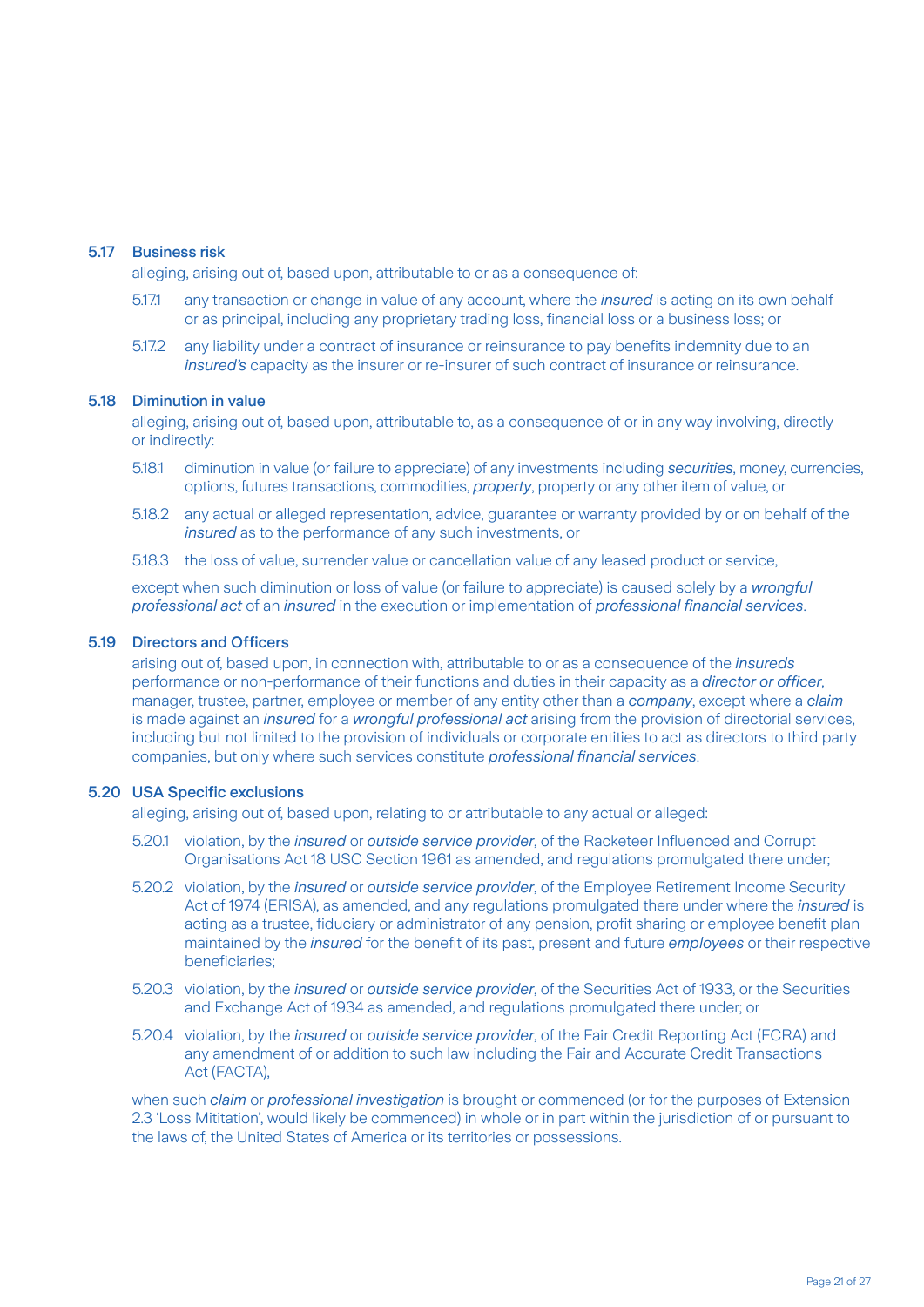# 6. Notification, Defence, Settlement and Indemnification

#### 6.1 Notification of Claims or Circumstances

 6.1.1 We shall only be liable under this Policy for *claims* that have been reported to us in writing as soon as reasonably practicable after a *responsible officer* first becomes aware of such *claim* but no later than thirty (30) days after the expiry of the *period of insurance* or within the *extended reporting period* (if applicable).

 Written notice under this section shall include, but not be limited to, a description of the *claim*, the nature of the alleged or potential *financial loss*, the details of the actual or potential claimants, and the date and manner in which the *insured* first became aware of the *claim* or *professional investigation*.

 6.1.2 If during the *period of insurance,* a *responsible officer* shall become aware of any *wrongful professional act* or other circumstance which may reasonably be expected to give rise to a *claim* being made against an *insured*, they shall give written notice to us of such *wrongful professional act* or circumstance. If such notice is accepted by us, any *claim* which is subsequently made against such *insured* and reported to us which alleges, arises out of, or is based upon or attributable to such *wrongful professional act* or circumstance which is the same as or related to any *wrongful professional act* or circumstance reported in that notification, shall be considered made at the time such notice was received by us and such *claim* shall be subject to the terms, conditions and remaining *limits of liability*, if any, of this Policy.

 Written notice under this section shall include, but not be limited to, the reasons for anticipating such a *claim* with full particulars as to dates, persons and entities involved, the nature of the *wrongful professional act* and any actual or possible injury or damages, if known; and the date and manner in which the *insured* first became aware of the *wrongful professional act*.

- 6.1.3 If an *insured* is unable to notify us set out in clause 6.1.1. above as a result of a specific direction or prohibition from disclosing information by an *official body*:
	- (a) the *insured* shall notify the circumstance to us as set out in clauses 6.1.2 above; and
	- (b) the *insured* shall advise us of the existence of the non-disclosure agreement and provide full disclosure of relevant information as permitted by an *official body* within thirty (30) days from being allowed to make such disclosure by the *official body*; and
	- (c) the *insured* shall always keep us informed as set out in clauses 6.1.1 and 6.1.2 to the fullest extent permitted by the *official body* during this disclosure limitation and afterwards provide full details as requested by the Insurer once this limitation is removed.
- 6.1.4 Written notice hereunder shall be given to us at the address specified in the *schedule* and shall be effective from the date of receipt at such address.
- 6.1.5 The details of any other insurance policy which may apply to any *financial loss* covered under this Policy shall be reported to us within a reasonable time of any *claim* notification.

#### 6.2 Defence and Settlements, Cooperation and Defence costs

- 6.2.1 Each *insured* will have the right and duty to defend and contest any *claim* made against them. We shall be entitled to participate fully in the defence of any *claim* (even where such *claim* falls within the *retention*) and in the negotiation of any settlement.
- 6.2.2 It shall be condition precedent to cover under this Policy that the *insured* will not admit or assume any liability, enter into any settlement agreement, consent to any judgment, or incur any *financial loss* (even when such *financial loss* is within the *retention*) without our prior consent, except where the *financial loss* is not reasonably expected to exceed 50% of the applicable *retention*, and except as provided under Extension 2.6 'Emergency Costs' and subject to section 6.4 below. Only those settlements, consent judgments, *defence costs*, or other *financial loss* that have been consented by us shall erode the *retention* and/or shall be recoverable under the terms of this Policy. Where our consent is required under this Policy (including for the incurring of reasonable and necessary fees, costs and expenses under an applicable Extension) such consent will not be unreasonably withheld or delayed.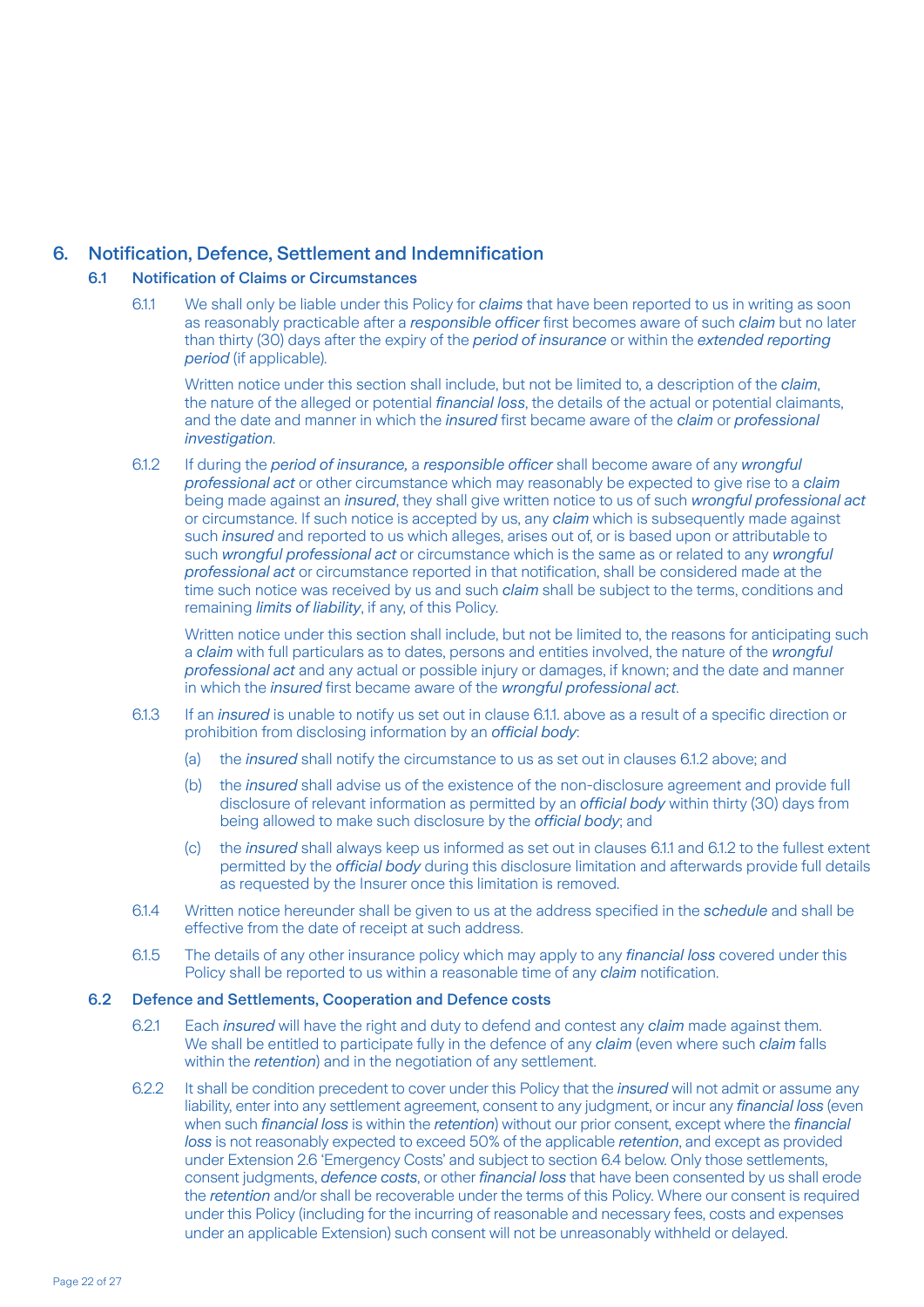- 6.2.3 Each *insured* will, at their own cost (unless otherwise agreed by us or expressly provided for in this Policy):
	- (a) take all reasonable steps to prevent or minimise a *financial loss*; and
	- (b) render all reasonable assistance to and cooperate with us in the defence of any *claim* and the assertion or indemnification and contribution rights; and
	- (c) give all information and assistance us as it may reasonably require enabling it to investigate any matter under which the *insured* seeks coverage under this Policy or to determine our liability under this Policy.
- 6.2.4 Except to the extent that we have denied coverage, and subject to the *limit of liability*, *sub-limit of liability*, *excess limit of liability* and *retention*, we shall advance *defence costs* as and when incurred by the *insured*, in respect of any *claim* prior to the final resolution of such *claim*.
- 6.2.5 We may require, at our sole discretion, that the *insured*'*s* liability alleged in a *claim* be determined in a judgment or other final, non-appealable adjudication or proceeding.
- 6.2.6 Any payments of *financial loss* to any *insured* that have been made by us shall be repaid to us by the person and/or entity (jointly or severally) to whom or on whose behalf such payments have been made in the event that any such payments are ultimately determined not to be covered by this Policy and/or such person or entity is ultimately determined not to be entitled under this Policy to the payment of such *financial loss*.

#### 6.3 Duty to defend

 It shall be the duty of the *insured* against whom a *claim* is made to take all reasonable steps to defend such *claim* and not to do anything to prejudice our position. We shall have no duty to defend any *claim* made against any *insured*.

We will accept as reasonable the retention of separate legal representation and defence to the extent required by a conflict of interest between any *employee* or between any *employee* and the *company*.

#### 6.4 Emergency costs

 We shall provide retroactive approval for that part of *emergency costs* incurred by the *insured* prior to receiving our consent, when all the following are complied with:

- 6.4.1 notification is made us, in accordance with Section 6.1 through to 6.3 of this Policy, within seven (7) days of such costs being incurred; and
- 6.4.2 the *insured* can satisfactorily prove to us that the actual or *potential claim* and *financial loss* are or would have been covered under this Policy; and
- 6.4.3 the *insured* can satisfactorily prove to us the reasonableness and necessity of the actions undertaken and of the costs incurred or the effective prevention, reduction, limitation or mitigation of such *claim* and *financial loss*.

 Once notification to us is made, in accordance to Section 6.1 and clause 6.4.1 above, then our prior consent is always required in respect of any further action undertaken or *emergency cost* incurred by the *insured*, after such notification, in relation to the same actual or *potential claim*.

#### 6.5 Single Claims / Interrelated Acts or Events

All *claims* arising out of the same:

- 6.5.1 *wrongful professional act* or *interrelated wrongful acts*; or
- 6.5.2 facts, acts or events,

 shall be deemed a single *claim*, and such *claim* shall be deemed to be first made on the date the earliest of such *claims* is first made against any *insured*, regardless of whether such date is before or during the *period of insurance* and regardless whether such *claim* involves the same or different claimants, *insureds* or legal causes of action.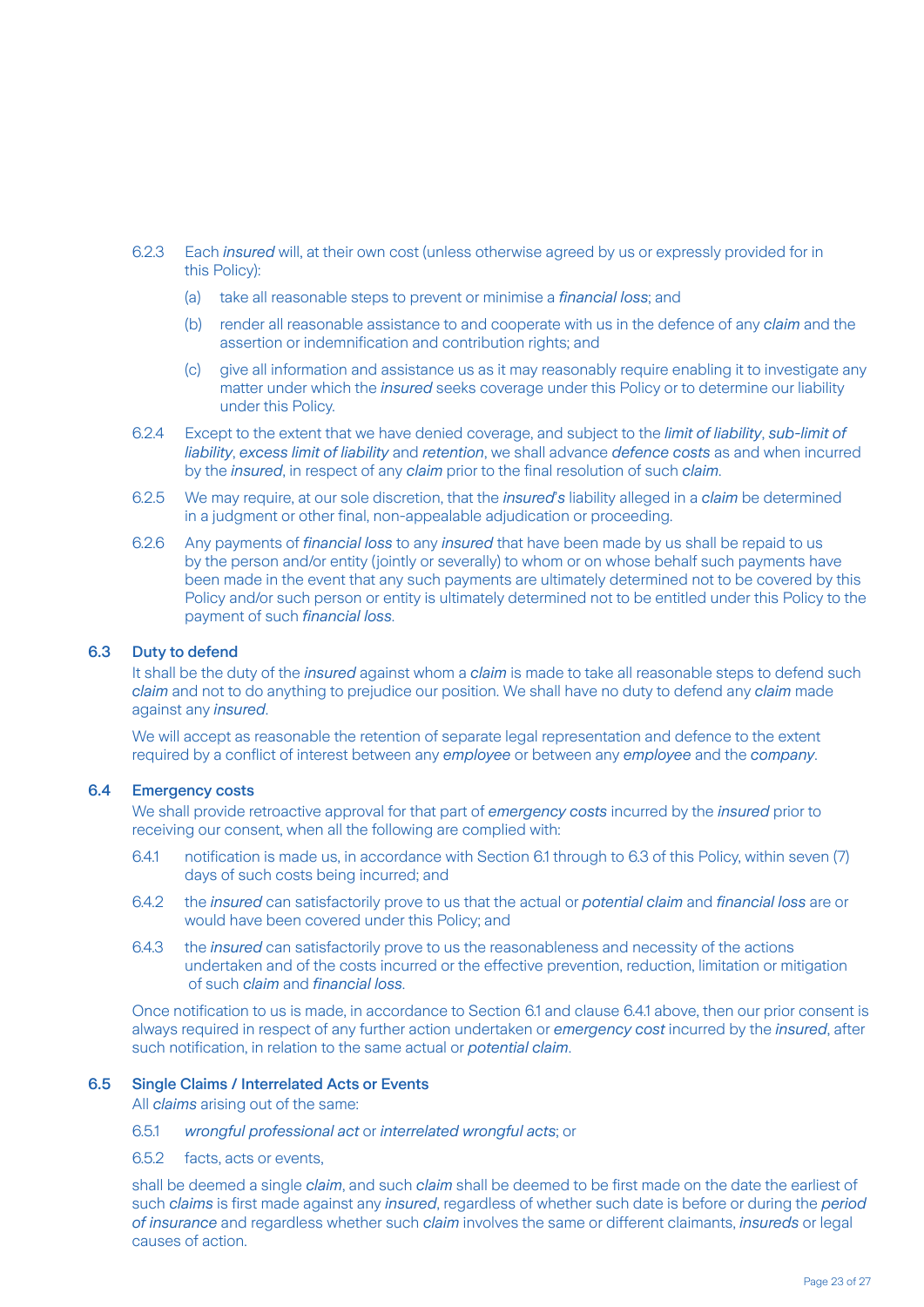#### 6.6 Allocation

 We shall not be liable to make any payment or to provide any service in connection with any *claim* except to the extent that such payment or service relates to the defence or settlement of a *claim* or other events for which coverage is provided under this Policy to an *insured* in its capacity as such.

 Where the handling or defence of a *claim* or other events involves both covered and uncovered matters and parties, we shall only be liable for such costs, payments and services which relate exclusively to the defence and settlement of a *claim* or other covered event on behalf of the *insured* in their capacity as such, and we and the *insured* agree to use their best endeavours to determine a fair and proper allocation of such *financial loss* and/or *defence costs*.

 If we and the *insured* cannot agree on allocation in accordance with this section, then all such parties hereby agree to refer to the determination of the Dispute Resolution proceeding stated in General Condition 7.7 'Dispute Resolution'.

# 7. General Conditions

#### 7.1 Aggregate Limit of Liability

The *limit of liability* shall be our maximum liability, in the aggregate, payable under this Policy for all *financial loss*.

 The *sub-limits of liability* form part of, and are not in addition to, the *limit of liability*. Where more than one *sub-limits of liability* applies to any *financial loss* payable under the terms of this Policy, only one *sub-limits of liability* shall apply, being the greater of such *sub-limits of liability*.

The *limit of liability* or the *sub-limits of liability* shall apply only in excess of the applicable *retention*.

 The *limit of liability* for any *extended reporting period* shall be part of, and not in addition to the *limit of liability* for the *period of insurance*.

#### 7.2 Application of Retention

 We shall only pay that amount of *financial loss* in respect of each single *claim*, fees, costs, expenses and amounts set out in Extensions 2.3 'Loss Mitigation', 2.4 'Loss of Documents and Data' and 2.9 'Civil and Administrative Fines and Penalties', that is in excess of the applicable *retention* specified in the *schedule*.

 The *retention* is not part of our *limit of liability*. The *retention* is to be borne by the *company* and shall remain uninsured, other than if insured by a *subsidiary*. If more than one *retention* is applicable to a single *claim*, then the applicable *retentions* will be applied separately to each part of such *claim*, but the maximum total *retention* applicable to such *claim* shall not exceed the largest applicable *retention*.

#### 7.3 Authorisation clause and Assignment

 By acceptance of this Policy the *policyholder* agrees to act on behalf of each *insured* with respect to giving and receiving notices of *financial loss* or circumstances, cancellation or other communication to us, paying premiums and receiving any return premiums that may become due under this Policy, agreeing to endorsements, and giving or receiving notices provided for in this Policy and each *insured* agrees that the *policyholder* shall act on their behalf.

Neither this Policy nor any rights hereunder may be assigned without our prior consent.

#### 7.4 Bankruptcy

 Bankruptcy or insolvency of any *insured* or of the estate of any *insured* shall not relieve us of our obligations or deprive us of our rights or defences under this Policy.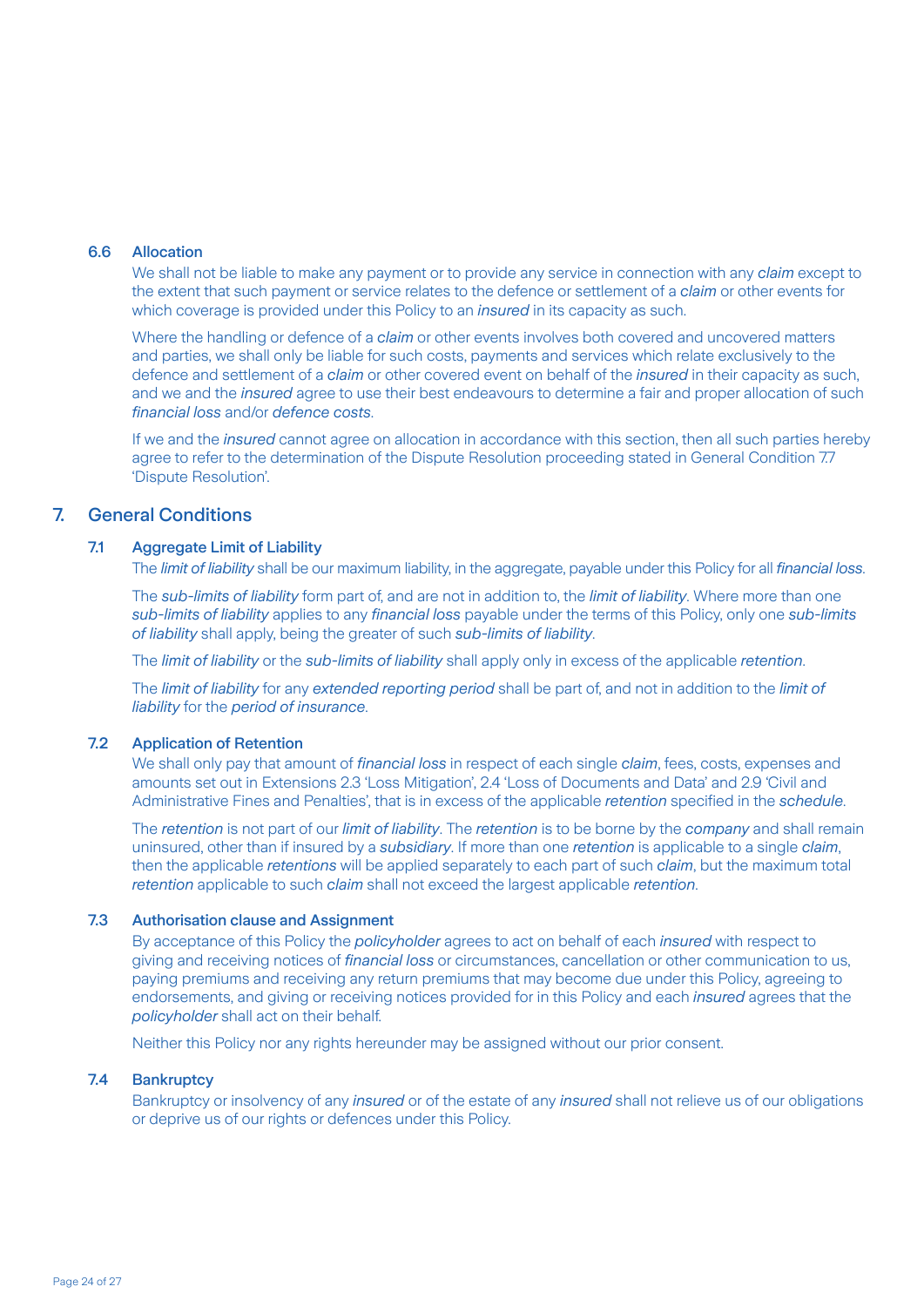#### 7.5 Cancellation

 This Policy may not be cancelled by us except for non-payment of premium. If the *policyholder* cancels the Policy, a refund of premium will be allowed pro rata of the premium for the unexpired *period of insurance*.

 In the event there are any notified, reserved or paid circumstances or *claims* under this Policy, the *policyholder* will have the right to cancel this Policy, but without the right to a return of premium, and the entire premium will be deemed fully earned, unless the *policyholder* withdraws such circumstances or *claims* and reimburses us for any payments made under this Policy.

This Policy may not be cancelled by the *policyholder* during the *extended reporting period*, once elected.

#### 7.6 Currency

 All premiums, *limit of liability*, *retentions*, *financial loss* and other amounts under this Policy are expressed and payable in the currency specified in the *schedule*. If judgment is rendered, settlement is denominated or another element of *financial loss* under this Policy is stated in a currency other than this currency, payment of covered *financial loss* due under this Policy (subject to the terms, conditions, exclusions and limitations of this Policy) will be made either in such other currency at our option, or in the currency specified in the *schedule*, at the rate of exchange published in accordance with the Reserve Bank of New Zealand at the date the *financial loss* is to be paid.

#### 7.7 Dispute resolution

 The *insured* and Zurich shall submit any dispute arising out of or relating to this Policy to a binding arbitration proceeding as described in this Section (hereinafter 'ADR Proceeding'). The seat of the ADR Proceeding shall be in Auckland, New Zealand. Either the *insureds* or Zurich may initiate the ADR Proceeding process by sending written notice to the other party.

 Unless otherwise agreed by the parties, any such binding arbitration shall be governed by the Resolution Rules of the New Zealand International Arbitration Centre. In any such arbitration, the *insured* collectively and Zurich shall each select an independent arbitrator, and those two arbitrators shall select a third independent arbitrator. A decision by a majority of the three arbitrators shall be final and binding upon all *insureds* and Zurich. The parties to the ADR Proceeding process shall share equally the fees and expenses of the third-appointed arbitrator as well as other common expenses of the ADR Proceeding process, although each party shall pay the fees and expenses of such party's appointed arbitrator.

#### 7.8 Fraudulent claims

 If the *insured* shall give notice of any *financial loss* or circumstance knowing same to be false or fraudulent, as regards amount or otherwise, such *financial loss* shall be excluded from the Policy for the fraudulent *insured* and we shall have the right to avoid our obligations under this Policy in relation to that fraudulent *insured* or in its entirety and in such case, the Policy shall become void and all notifications shall be forfeited.

#### 7.9 Other insurance, Order of payments and Non-Stacking of Limits

 If a *financial loss* covered under this Policy is also covered, wholly or partially, by any other valid and collectable insurance policy, this Policy shall only apply and pay *financial loss* in excess of the amount paid by such other insurance policy, and irrespective of whether such other insurance policy is stated to be primary, contributory, excess, contingent or otherwise. As excess insurance this Policy shall not apply or contribute to the payment of any *financial loss* until the insured limits and retentions amounts of that other insurance policy have been exhausted.

 Notwithstanding the above, this Policy shall always apply specifically as excess of any indemnification provided by any valid and collectable insurance coverage afforded to by *insured* under any Cyber Liability Insurance, Security and Privacy or similar insurance policy, as to any *claim* or *financial loss* also covered, wholly or partially, under such policy.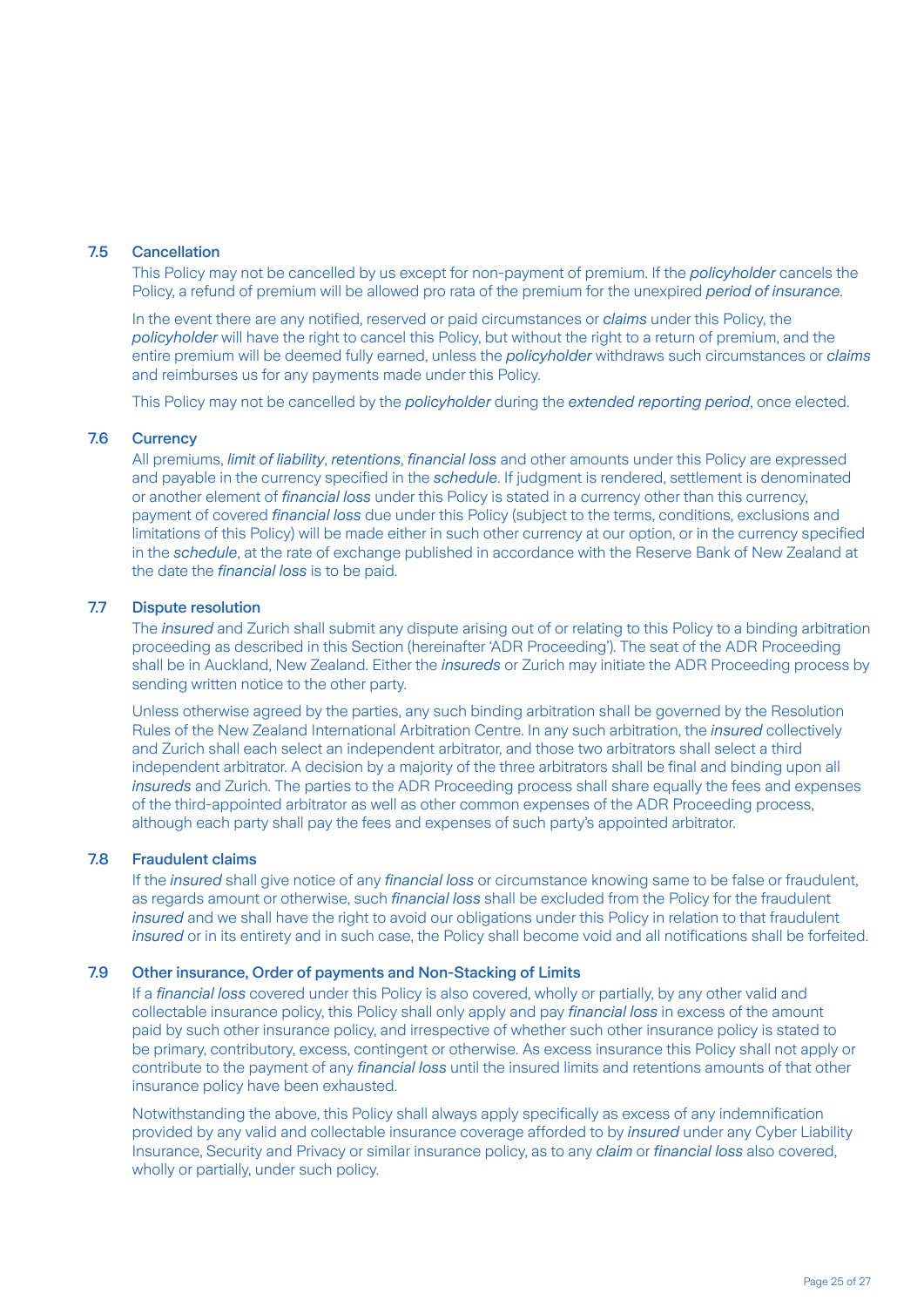In the event such other Cyber Liability Insurance, Security and Privacy or similar insurance policy afforded an *insured* is provided by Zurich (or would be provided but for the application of the retention amount, exhaustion of the limit of liability or failure to submit a notice of a claim as required), then Zurich's maximum aggregate *limit of liability* for all *financial loss* under all such Policies in respect of such cover shall be the single largest limit of liability (as specified in the Schedule) of such policies.

#### 7.10 Policy Interpretation and Jurisdiction

 The validity and interpretation of this Policy shall be exclusively governed by and construed in accordance with the laws and regulations of the country specified in the Applicable Law section of the *schedule* of this Policy.

This Policy, its *schedule* and any endorsements are one contract in which, unless the context otherwise requires:

- 7.10.1 headings are descriptive only, not an aid to interpretation;
- 7.10.2 singular includes the plural, and vice versa;
- 7.10.3 the male includes the female and neuter;
- 7.10.4 all references to specific legislation include amendments to and re-enactments of such legislation; and
- 7.10.5 references to positions, offices or titles shall include their equivalents in any jurisdiction in which a *claim* is made.

 Any dispute under this Policy is subject to the exclusive jurisdiction of the country, region or city specified in the Applicable Law and Jurisdiction section of the *schedule* of Policy.

 In the event that any part of this Policy becomes unenforceable or invalid under any applicable law or becomes so by subsequent court decision, such unenforceability or invalidity shall not render the Policy unenforceable or invalid as a whole.

#### 7.11 Representations

 The *responsible officers* represent, warrant and acknowledge that the declarations, agreements, representations and warranties in the written *proposal* for this Policy are true and complete, are the basis of this Policy and are to be considered as incorporated into and constituting a part of this Policy. This Policy is issued in reliance upon the truth and completeness of such representations.

 The statements in the *proposal* made by, and the knowledge (including knowledge of any misrepresentation or non-disclosure with regard to the *proposal*), possessed by a *responsible officer* of the *company* shall be imputed to that *company*, and the knowledge of the same officers of the *policyholder* shall be imputed to all *companies*.

We agree that it shall not seek to rescind or avoid or apply other legal remedy in relation to this Policy as a sole consequence of an innocent or negligent non-disclosure or innocent or negligent misrepresentation by a *responsible officer*.

 However, in the event that such written *proposal* contains misrepresentations or omissions made with the intent to deceive or which materially affect either the acceptance of the risk or the hazard assumed by the Insurer under the Policy, or gross negligence, then coverage shall be void ab initio .

#### 7.12 Subrogation and Recoveries

 Upon any payment on any *claim* we shall be entitled to assume all rights of recovery available to any *insureds* or the *company*.

 The rights and obligations under this clause also apply in respect of any payment of *financial loss* by us in connection with a *claim* which would have been excluded pursuant to Exclusion 5.11 Prior and Pending Claims or Notifications had a valid notification to another policy existing or expired before or on the inception date of this Policy been accepted.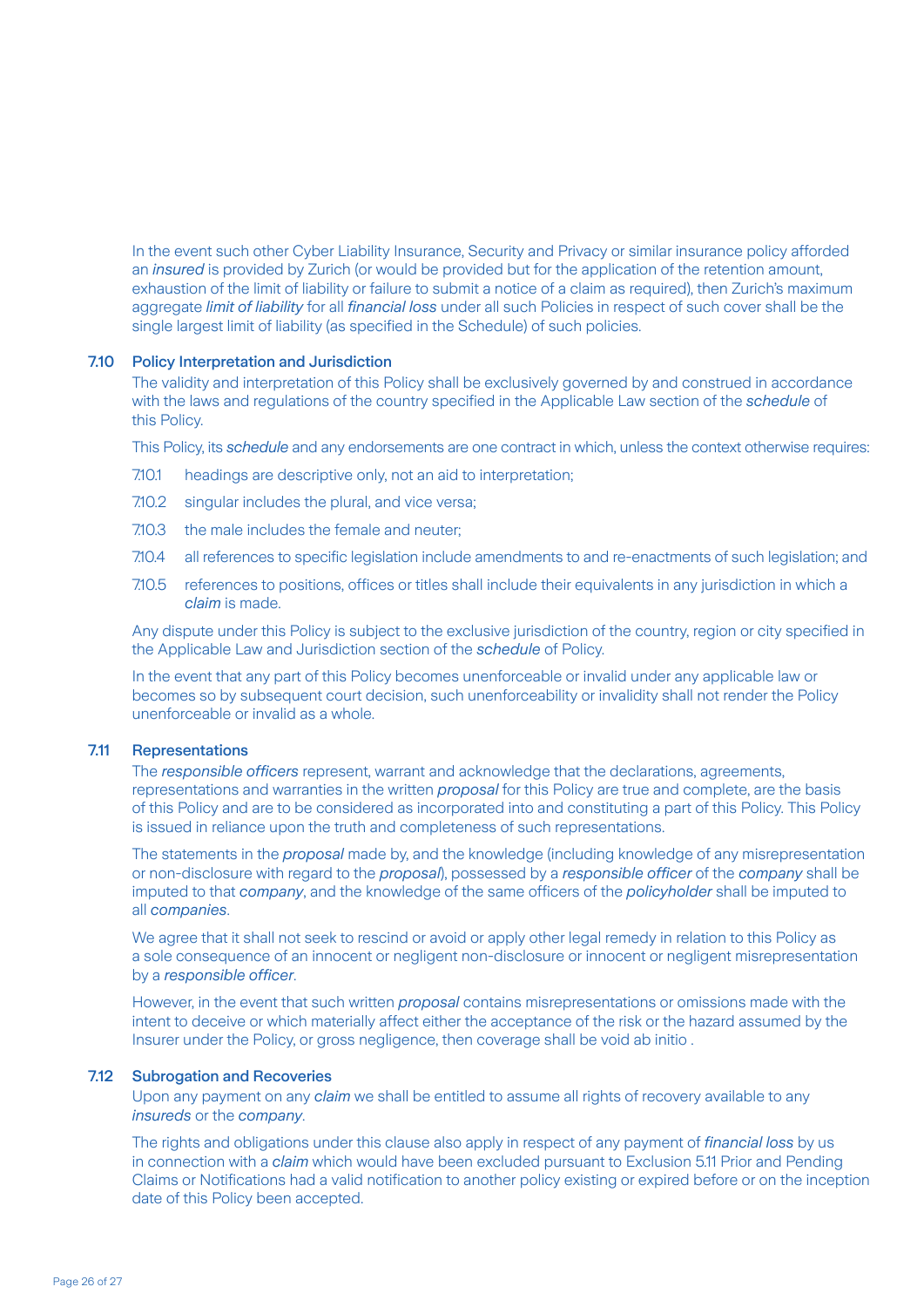We shall be entitled to pursue and enforce all rights in the name of any *insured* who shall provide all reasonable assistance and co-operation to us in the prosecution of such rights. Furthermore, each *insured* shall take all steps necessary or required by us, whether before or after payment by us, to preserve and secure such rights, including any remedies that the *insured* may have to recover our *financial loss*, costs or expenses from any third party, or the execution of any documents necessary to enable us effectively to bring suit in the name of the *insured*, whether such acts shall be or become necessary before or after payment by us.

 We shall be entitled to take control of all steps which are taken to recover any covered *financial loss* from third party, whether or not a portion of the *financial loss* the *insured* has suffered is uninsured. The cost of those proceedings shall be borne by the *insured* and us in the same portion that the *financial loss* bears to any uninsured element of the claim or proceeding against the third party, but only to the extent that those costs are incurred after we have accepted liability under this Policy. In the event that there is no uninsured *financial loss* the costs shall be borne entirely by us.

 In the case of recovery by either the *insured* or us on account of any paid *financial loss*, the amount recovered, shall be applied in the following order:

- (a) first to recompense the *insured* and us for the costs incurred in bringing proceedings against the third party, and which payment shall be allocated between the *insured* and us in the same proportion as they have born those costs;
- (b) then to the *insured* for the amount, if any, of the covered *financial loss* which exceeds the *limit of liability*;
- (c) then, to us up to the amount of *financial loss* paid by us;
- (d) then, to the *insured* in respect of any uninsured element of the claim against the third party, including the *retention(s)* applicable to the *financial loss*.

 Interests on amounts recovered from third parties shall be allocated proportionally to the amounts paid according to (a), (b), (c) and (d) above.

 If we agree not to exercise our rights of recovery against an *insured person* in connection with a *claim* unless we have established that Exclusion 5.4 Conduct applies to such *claim* and that *employee*.

 Where we recover any amount following a paid *financial loss* under this Policy, the recovery, less the reasonable costs of making such recovery, will be applied to reinstate the *limit of liability*.

#### 7.13 Sanctions regulation

 Notwithstanding any other terms or conditions under this Policy, Zurich shall not be deemed to provide coverage and will not make any payments nor provide any service or benefit to any *insured* or any other party to the extent that such cover, payment, service, benefit and/or any business or activity of the *insured* would violate any applicable trade or economic sanctions, law or regulation.

#### 7.14 Territorial Scope of Cover

Cover under this Policy shall apply to:

- 7.14.1 *financial loss* incurred;
- 7.14.2 *claims* made; and
- 7.14.3 *wrongful professional acts*,

within the Territorial Scope specified in the *schedule*, as permitted by law.

7.15 All *limits of liability* in this Policy (except for the *retention*) exclude GST where that GST is recoverable by us under the Goods and Services Tax Act 1985. We add GST, where applicable, to *claim* payments. However, this does not apply to the *retention* which is GST inclusive..

#### 7.16 Waiver of Privilege

 If we instruct any lawyer to investigate or defend any *claim* against any *insured* you authorise the lawyer to provide us any documents, information or advice in respect of the *financial loss*, including in relation to indemnity, and you waive any privilege to the extent necessary to give full effect to our entitlement in this respect. We agree to keep any documents, information or advice in respect of the *financial loss* confidential, and not to take steps to waive privilege over them.